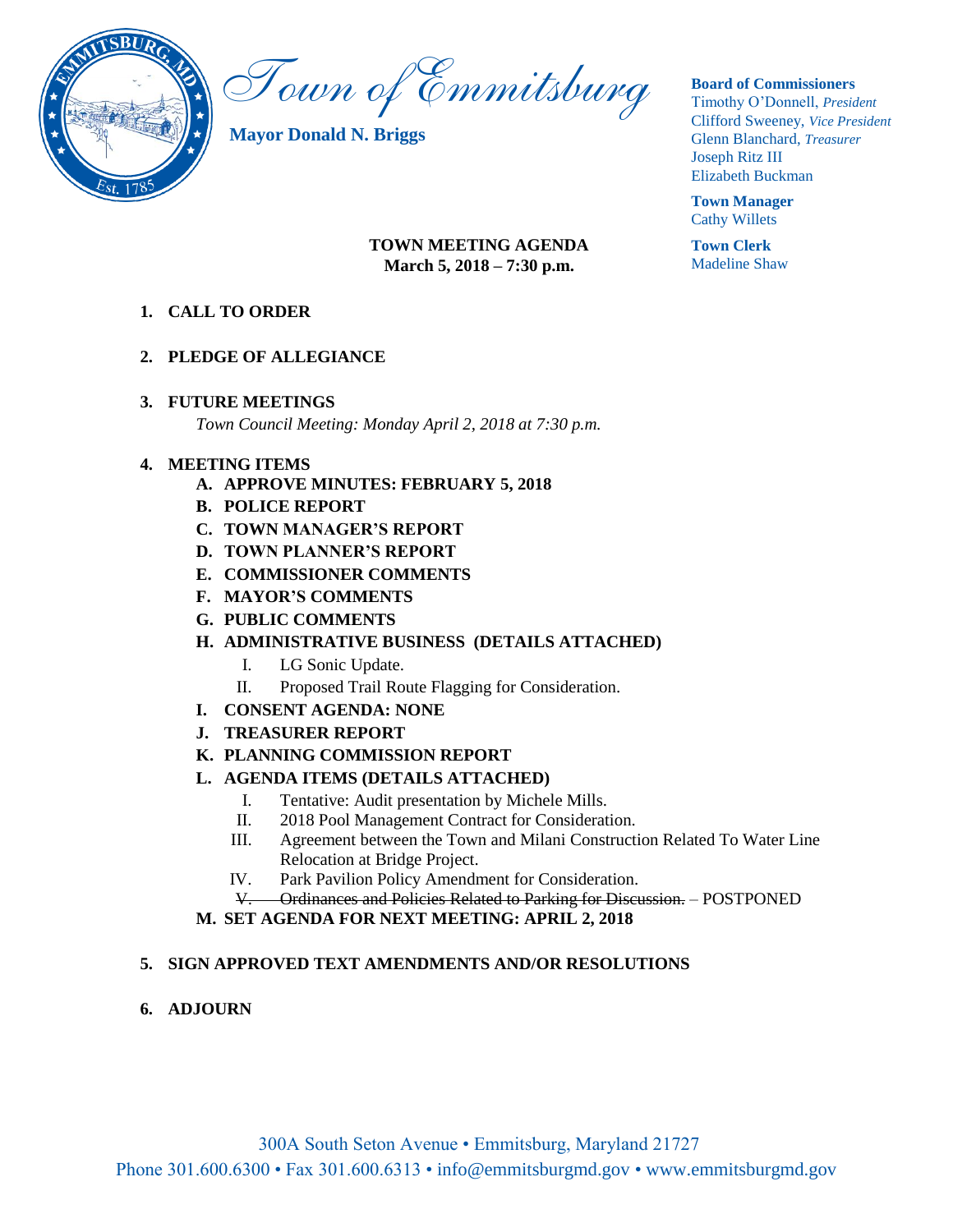#### **A. APPROVE MINUTES: FEBRUARY 5, 2018**

#### **MINUTES TOWN MEETING FEBRUARY 5, 2018 Emmitsburg Town Office**

**Present:** Mayor Donald Briggs; Commissioners: Glenn Blanchard, Elizabeth Buckman, Joseph Ritz III, Clifford Sweeney, and Tim O'Donnell, President. **Staff Present:** Cathy Willets, Town Manager; Madeline Shaw, Town Clerk; and Amy Naill, Code Enforcement Officer. **Others Present:** Deputy Ben Whitehouse.

#### **I. Call to Order**

Commissioner Tim O'Donnell, President of the Board of Commissioners, called the February 5, 2018 Town Meeting to order at 7:30 p.m. EST. Pledge of Allegiance was recited. Upcoming meetings were announced.

#### **Approval of Minutes**

The minutes of the January 22, 2018 Town Meeting were approved as presented. Motion by Commissioner Ritz III, second by Commissioner Buckman. Vote: Motion carries 5-0 in favor.

#### **Police Report:**

Deputy Ben Whitehouse presented the police report from January 2018 (exhibit attached). Deputy Whitehouse explained the total stats are high because it is the beginning of the year. Mother Seton School gave a thank you gift to the deputies for their work. There were a few complaints received on Mount St. Mary's students, which were relayed to the school. Commissioner Buckman requested the deputies monitor trucks speeding through Town.

#### **Town Managers Report:**

Cathy Willets, Town Manager, presented the Town Manager's Report from December 2017 (exhibit attached). Ms. Willets explained the town has a precipitation surplus of 3.19 inches the past six months, the WWTP did not exceed its design capacity, and there were no spills of untreated sewerage. The LG Sonic Algae Control System was removed right before Christmas per the contract. Town staff is waiting for the weather to clear up before pursuing further actions on the 8-inch water line. Estimates for wells to replace the 8-inch mountain water line are still being collected. Ms. Willets reminded the Board that State Highway Administration (SHA) complaints are handled by SHA because it is not a town project. She also asked residents to be mindful of the materials they are flushing down the sewer system because it has caused some problems at the pumping station.

#### **Town Planners Report:**

Cathy Willets, Town Manager, presented the Town Planner's Report from December 2017 on behalf of Sue Cipperly, Town Planner (exhibit attached). Ms. Willets mentioned Ms. Cipperly has received the permit for the model home in Brookfield; there are plans to build 47 homes. Town staff are still waiting to hear back on the MS-4 permit. There were no questions from the Board.

#### **Commissioner Comments:**

- Commissioner Buckman: None.
- Commissioner Ritz III: None.
- Commissioner Sweeney: None.
- Commissioner Blanchard: He encouraged residents to be careful with the snowy/icy weather and to be mindful of what products residents are putting on the new sidewalks because of the damage it can cause. No salt byproducts can be used. The guidelines were published in several places by town staff.
- Commissioner O'Donnell: He commended town staff on their snow removal efforts.

#### **Mayor's Comments:**

Mayor Briggs attended numerous meetings in January 2017 (meetings listed in agenda packet). Mayor Briggs explained he attended the Mayor's conference in Annapolis. The Highway User Revenue (HUR) is keeping municipalities from getting much needed funds for roads; he urged residents to request funding back. He has plans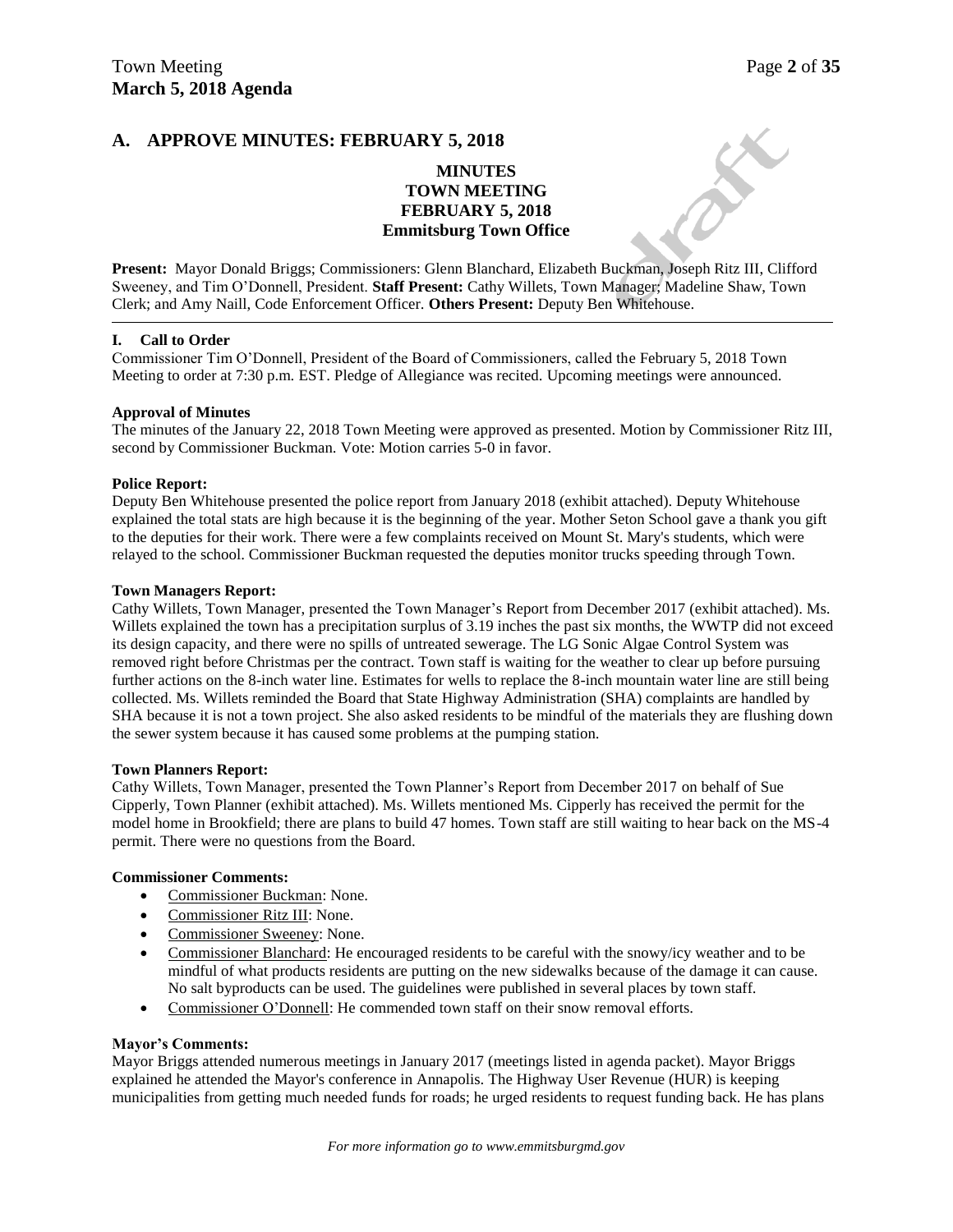to showcase Emmitsburg to Frederick Magazine in an upcoming interview. Commissioner O'Donnell inquired about when the HUR funds would be reinstated. Ms. Willets explained the goal is to reinstate the funds in 2021.

#### **Public Comments:**

None.

#### **Administrative Business:**

 $\triangleright$  Filing of the 2017 Planning Commission Report: Commissioner Sweeney explained the January 2018 Planning Commission meeting resulted in the completion of the report. Ms. Willets summarized the report and explained the Board needs to accept the filing of the report.

*Motion***:** To accept the 2017 Planning Commission Report as presented. Motion by Commissioner Ritz III, second by Commissioner Sweeney. Vote: Motion carries 5-0 in favor.

- $\triangleright$  Letter of Appreciation for Patrick Boyle: Commissioner O'Donnell read the letter from the Town of Emmitsburg expressing appreciation to Patrick Boyle for 46 total years of service between the Planning Commission, Board of Commissioners, Parks and Recreation Committee, and Board of Appeals. Mayor Briggs presented a framed certificate too. Photos were taken with the Board and Mr. Boyle.
- $\triangleright$  Trail Update and Request: Commissioner O'Donnell explained, with town staff approval, he would like to move forward with flagging the yellow trail to add more mileage to the Emmitsburg Multi-User Trails. *Motion***:** To permit the flagging of the yellow trail, which is an addition to the orange trail for consideration. Motion by Commissioner Buckman, second by Commissioner Blanchard. Vote: Motion carries 5-0 in favor.

#### **Consent Agenda:**

Reappointment of Wendy Walsh to the Citizen's Advisory Committee, 2-year term, 02/02/2018 to 02/02/2020. *Motion***:** To accept Wendy Walsh's reappointment to the Citizen's Advisory Committee. Motion by Commissioner Buckman, second by Commissioner Sweeney. Vote: Motion caries 5-0 in favor.

#### **Treasurer's Report:**

Commissioner Blanchard presented the Treasurer's Report for January 2018 (exhibit in agenda packet). The operating balance forward is \$5,472,235. The top ten check amounts are listed. Commissioner Ritz III inquired about the 2nd UGI check for the solar fields. Ms. Willets explained the 2nd field is down because a transformer blew in fall 2017, but town staff have been told the transformer should be repaired shortly. The town is not being billed for the field currently because of the problem.

#### **Planning Commission Report:**

Commissioner Sweeney presented the Planning Commission Report from January 29, 2018 (exhibit attached). He mentioned Keith Suerdieck is the new Chair, John Howard is the vice-president, Joyce Rosensteel is the Secretary, and Frank Davis is a new member. The next meeting will be February 26, 2018 and will cover short-term rentals.

#### **II. Agenda Items**

Agenda #1- Update on Transportation Initiatives by Kendall Tiffany, Transportation Director with Frederick County: Ms. Tiffany explained she is the Community Relations Manager for TransIt in Frederick County. TransIt has added a new midday Tuesday route to Emmitsburg, which may expand to other weekdays depending on amount of users. Ms. Tiffany reviewed the services provided by TransIt to include curb-to-curb pick up for seniors and people with disabilities, but the trip must be scheduled at least two business days in advance. Ms. Tiffany has been working with the Emmitsburg Senior Center too. She is willing to give presentations to any interested groups upon request. TransIt has free ride tokens for anyone who wants to try the services first. The TransIt buses do accommodate bikes. Ms. Tiffany will leave literature with town staff.

Agenda #2- Audit presentation by Michele Mills: Postponed tentatively to the March 5, 2018 meeting per the request of Michele Mills, Certified Public Accountant with Delong & Stang.

Agenda #3- Ethics Ordinance Updates Per the Maryland State Ethics Commission for Consideration: Ms. Willets presented the ethics ordinance updates per the town attorney. Ms. Willets explained the State of Maryland recently revised the State Ethic Laws and the town is required to adopt similar laws by October 2018. Ms. Willets reviewed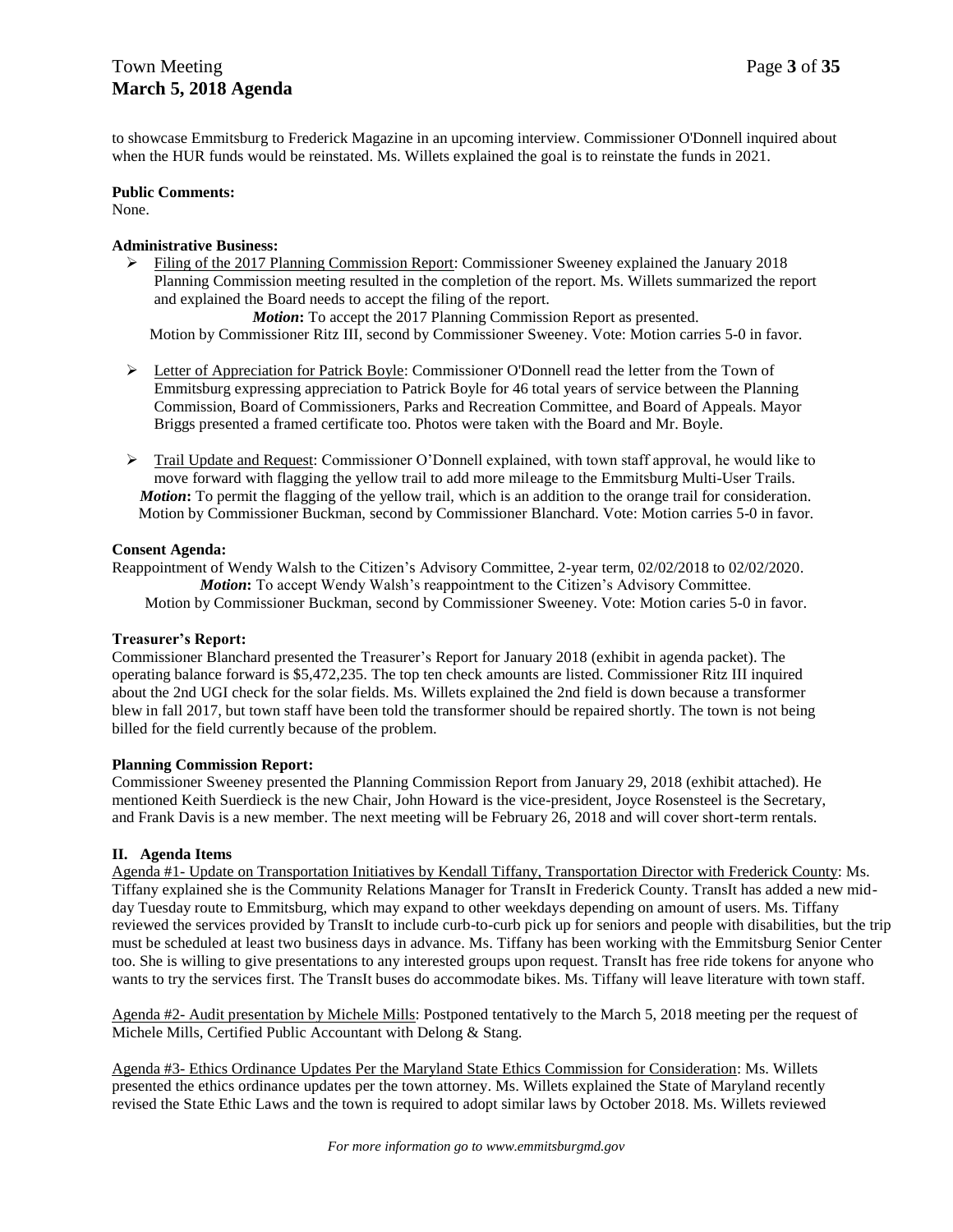## Town Meeting Page 4 of 35 **March 5, 2018 Agenda**

the changes in the ordinance and stated which changes are exerts straight from the State Code and which changes are mandated for municipalities per the State of Maryland. Most of the changes are clarifications and additional guidelines for lobbying. Section H of 2.32.080 would help enforce the timely submittal of the annual financial disclosure forms. The annual financial disclosure form has some minor formatting changes, the addition of the lobbying note on page 6 and the form now requires a notary.

*Motion***:** To accept Ordinance 18 - 01 as presented.

Motion by Commissioner Sweeney, second by Commissioner Buckman. Vote: Motion carries 5-0 in favor.

Agenda #4- Policy and Ordinance Changes for Consideration Regarding the Use of Baseball Fields: Ms. Willets explained town staff have been researching how other municipalities handle their ballfield rentals. She reviewed the changes in Ordinance 18-02 one at a time, which she explained is mostly clarifying information on park use guidelines. The Board requested "weed-eating" be changed to "weed-trimming" under 12.20.040, H, and "by the next business day" replace "in a timely manner" under 12.20.040, L. Next, Ms. Willets reviewed Policy 18-01, Ball Field Reservation Policy, which proposes the rates ballfield users would pay for a single day use, seasonal use or tournament use. Per hour charges, as opposed to whole day rentals, were chosen to allow for more park use. The town clerk distributed the prior ball field rental policy to the Board and Mayor. Commissioner Ritz III expressed concern over voting on the charges without potential field user input. Ms. Willets explained the agenda items was advertised on Channel 99, website, Facebook, and other areas, and the fees can be changed in the future if the Board desires. Commissioner Sweeney inquired about a liability waiver. Ms. Willets explained the town attorney recommended a liability waiver paragraph on the reservation form and a requirement for leagues to have a million dollar insurance policy.

*Motion*: To accept the ordinance  $18 - 02$  as modified.

Motion by Commissioner Buckman, second by Commissioner Sweeney. Vote: Motion carries 5-0 in favor. *Motion*: To accept policy number  $18 - 01$  as presented.

Motion by Commissioner Sweeney, second by Commissioner Blanchard. Vote: Motion carries 5-0 in favor.

Agenda #5- Requests to Use Baseball Fields in 2018 for Consideration: Ms. Willets read a letter from Emmitsburg Baseball and Softball stating Emmitsburg Baseball and Softball will be merging with Thurmont Little League (TLL) due to dwindling player numbers and volunteers. Softball players will be referred to Catocin Softball and baseball players to TLL. Next, Ms. Willets read a letter from TLL giving notice of the merger, asking to use Emmitsburg fields and explaining the organization will not be able to change to a name that incorporates both towns at this time. Lastly, Ms. Willets read a letter from Mid-Maryland United Baseball requesting to use three fields in exchange for field maintenance and free baseball clinics to help restore Emmitsburg Baseball to its original state. All three letters are in the agenda 02/05/2018 agenda packet. Darren Beachley, (Point of Rocks, Maryland) President of Mid-Maryland United, spoke and recapped the organizations request and an overview of the organization, which has grown 800% in the past three years and features approximately 100-baseball players. The organization does not have softball programs currently, but would like to start a program in the future. Mr. Beachley explained he is willing to support efforts to restart Emmitsburg Baseball by offering free clinics with minor league baseball players. Emmitsburg children can try out for Mid-Maryland United teams if desired; its \$1,000 to play and scholarships are available. Jeremy Johnson (Thurmont, Maryland), President Thurmont Little League (TLL), explained he was contacted by Sandy Umbel, Emmitsburg Baseball and Softball, about merging. TLL is requesting use of three Emmitsburg fields and would be willing to care for the fields and the concession stands. Mr. Johnson's vision is to join Thurmont and Emmitsburg together since the children play together in high school anyway. TLL does not have softball programs currently, but would like to start a program in the future. Approximately 250 children participating on the little league now. Every child 5 to 12 years old can play and the fee ranges from \$75 to \$110. Commissioner O'Donnell inquired about a name change that would also represent Emmitsburg's children. The organization would like to wait to change the name since Emmitsburg Baseball might try to be revitalized, but Mr. Johnson stated there is no guarantee on a name change. Mayor Briggs expressed a desire to revitalize Emmitsburg Baseball. Commissioner O'Donnell expressed a desire to have Emmitsburg players on TLL grouped together to help revitalize Emmitsburg Baseball, which Mr. Johnson explained was not an option due to TLL's operational procedures. Town staff recommends moving forward with Mid-Maryland because Mid-Maryland requested specific fields first and allowing TLL the opportunity to use any unused fields. Commissioner Ritz III suggested tabling the item until more research can be done.

> *Motion*: To table the agenda item until the March 5, 2018 town meeting. Motion by Commissioner Ritz III, no second. The motion died.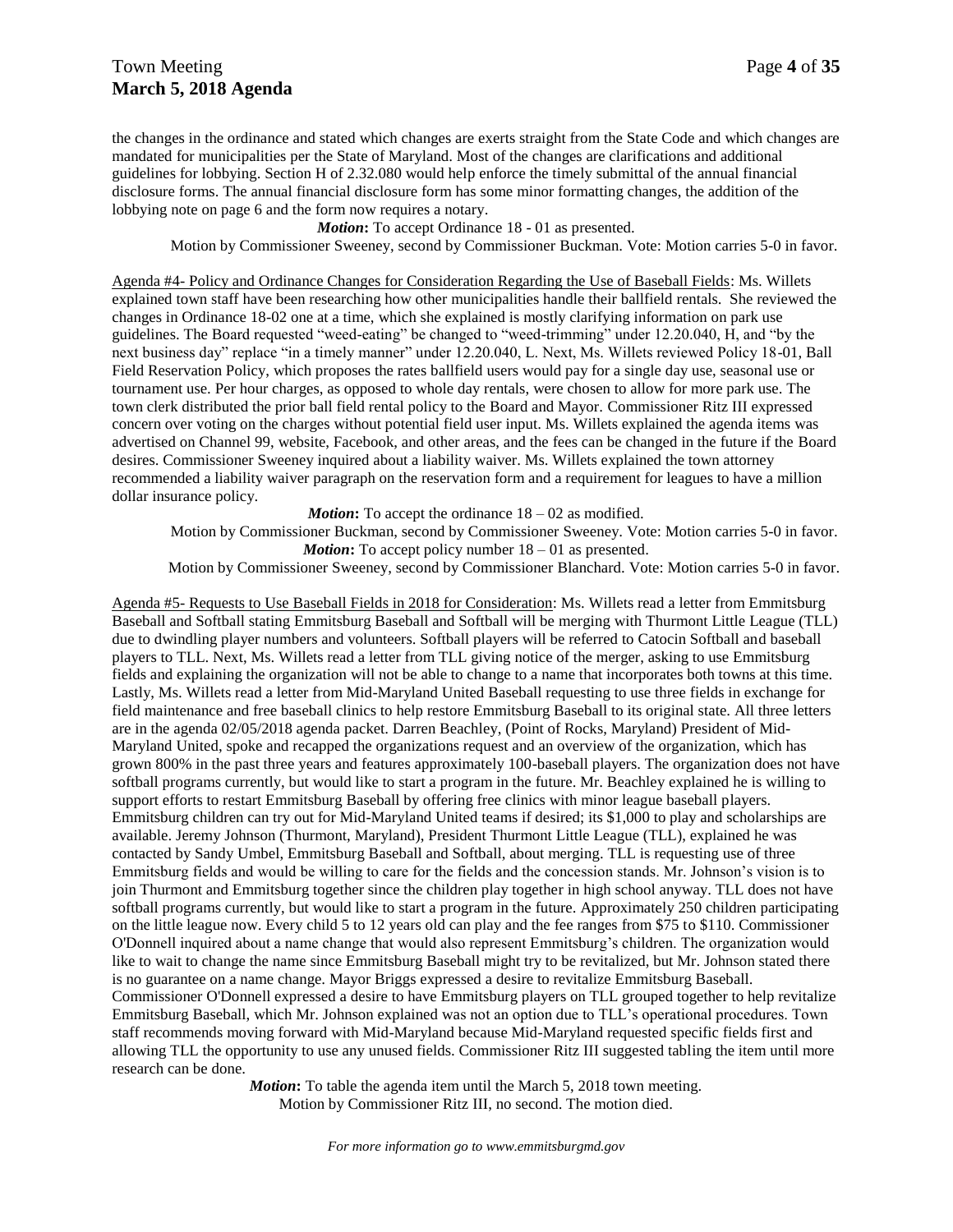*Motion***:** To accept the Mid-Maryland United proposal as presented for the three fields used.

Motion by Commissioner Sweeny, second by Commissioner Blanchard.

Vote: Motion carries 4-0 in favor, Commissioner Ritz III abstained.

*Motion*: To let Thurmont Little League use the three other fields in the complex for their organization.

Motion by Commissioner Sweeney, second by Commissioner Blanchard. Vote: Motion carries 4-0 in favor, Commissioner Ritz III abstained.

#### **Set Agenda Items for March 5, 2018 Town Meeting**

- 1. Tentative: Audit presentation by Michele Mills.
- 2. 2018 Pool Management Contract for Consideration.
- 3. Agreement between the Town and Milani Construction Related To Water Line Relocation at Bridge Project.
- 4. Park Pavilion Policy Amendment for Consideration.
- 5. Ordinances and Policies Related to Parking for Discussion.
- Admin Business: LG Sonic Update.
- Admin Business: Proposed Trail Route Flagging for Consideration.

#### **III. Sign Approved Text Amendments and/or Resolutions**

#### **IV. Adjournment**

With no further business, the February 5, 2018 Town Meeting was adjourned at 10:28 p.m. EST. Motion to close by Commissioner Blanchard, second by Commissioner Ritz III.

Respectfully submitted,

Madeline Shaw, Town Clerk Approved:

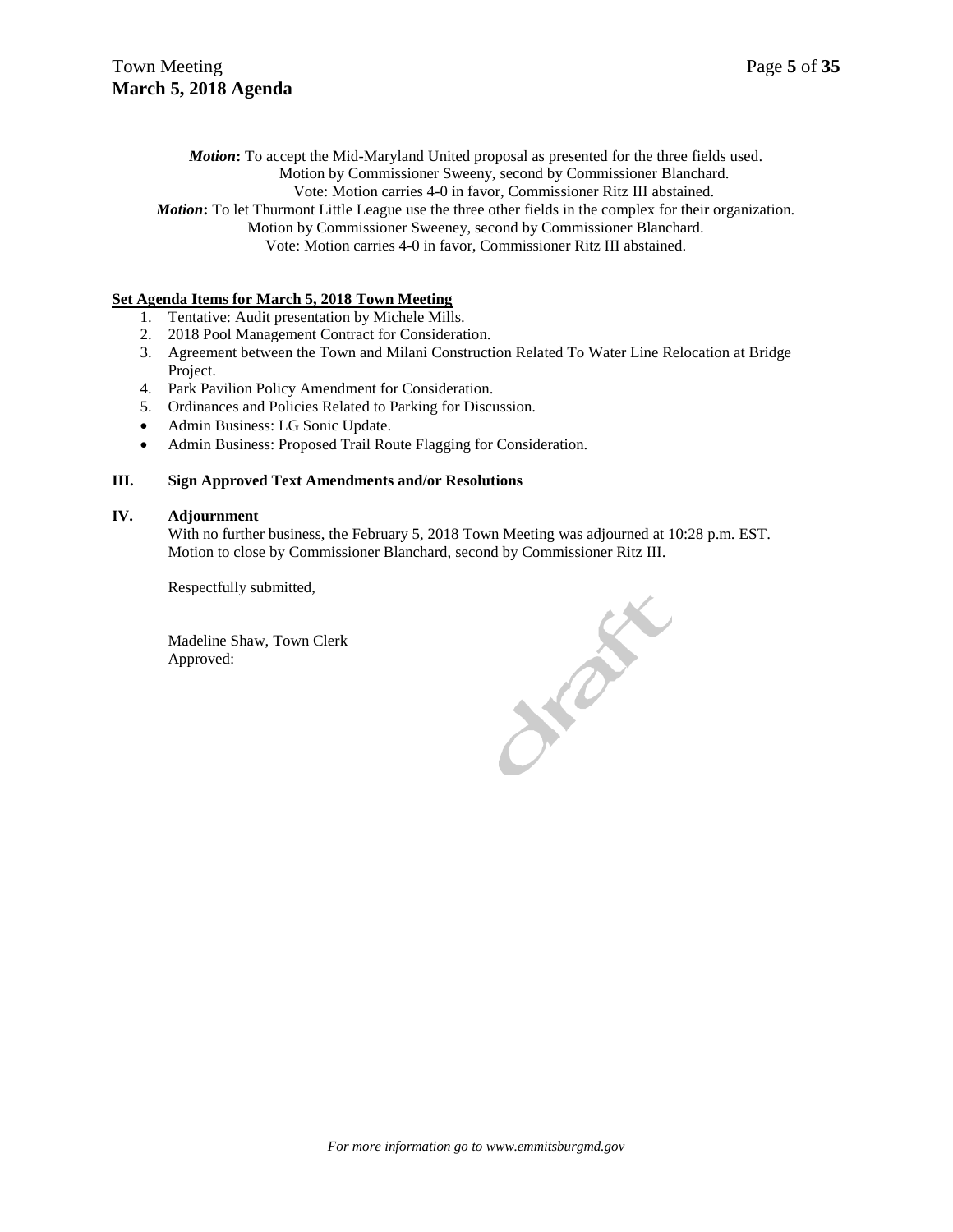**B. POLICE REPORT:** Presentation by deputies at the meeting.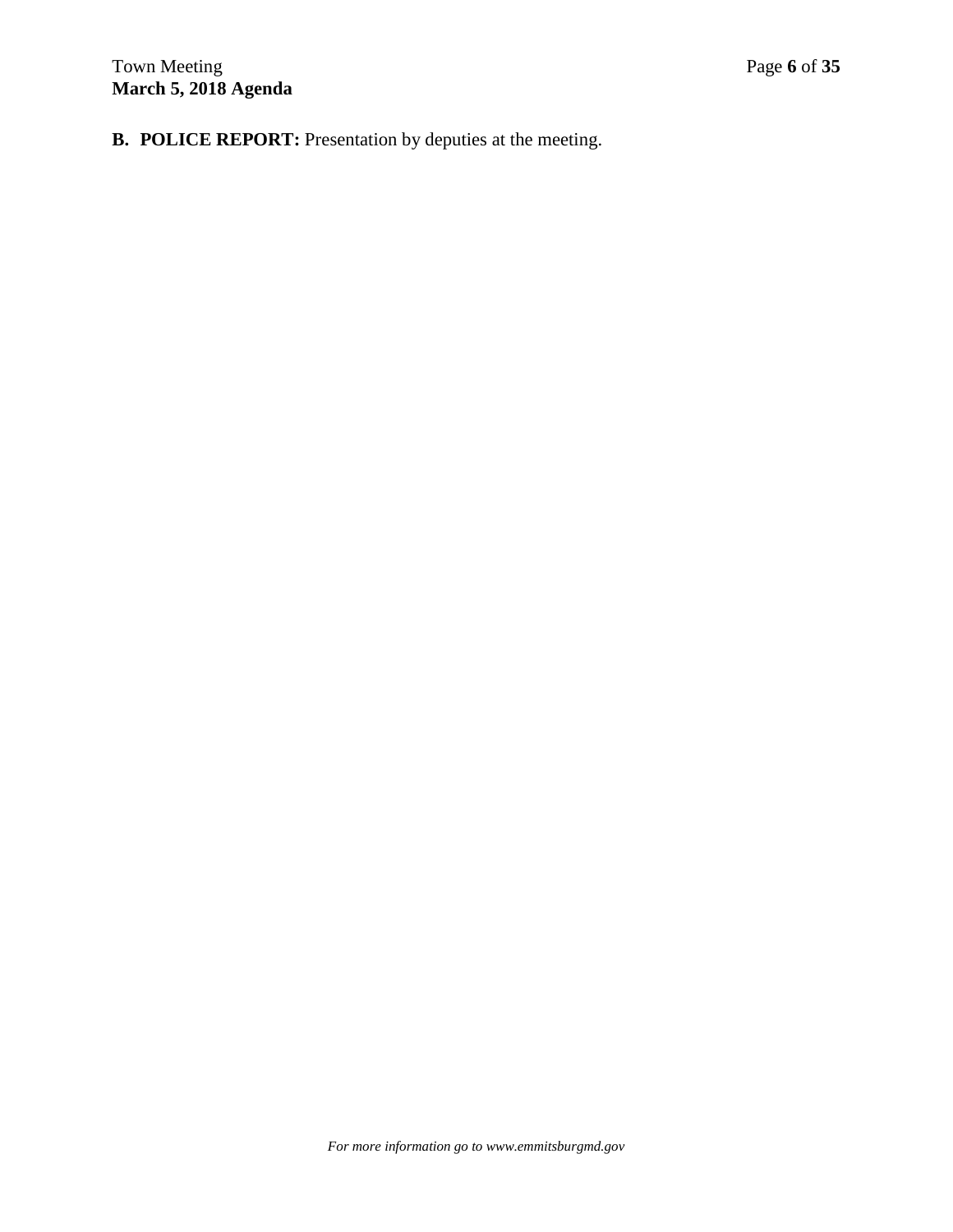## **C. TOWN MANAGER'S REPORT**

#### **Town Manager's Report January 2018 Prepared by Cathy Willets**

#### Streets:

- Staff salted streets for several snow events.
- Contractor assisted with snow removal and salting.
- Staff removed Christmas decorations.
- Staff repaired some streetlights.
- Staff put up snow flags on fire hydrants.
- Staff put snow emergency signs back up in Southgate and Park Dr.
- Staff put up no parking signs on West Main St. between Warthen's Way and Tannery Dr.

#### Sidewalk and Bridge Project:

- Staff came in over the weekend to address the streetlight outage on East Main St.
- Contractor installed a new contactor in street light control box on Federal Ave.
- Staff removed the kiosk from the square for the square project construction beginning in the SW quadrant.

#### Water Service:

- Staff used a turbo heater to unthaw some water lines.
- Staff and contractor installed a new water service for 8935 Hampton Valley Rd.
- Staff connected a one-inch temporary water line to the eight inch line due to a major leak in the main service line behind 8744 Crystal Fountain Road.

#### Water:

- Rainbow Lake is at the spillway level of 16.6 feet.
- The roughing filters are being backwashed three times a day and the DE filters are being done 2-3 times per week.
- Well levels (optimum level was determined to be May 2011). Well #1 and #2 usage is down as we are starting to get our lake number. Well #4 shut off.

|            |             | May 2011 | January 2017 | Change |
|------------|-------------|----------|--------------|--------|
| ◯          | Well $#1$ : | 35'      | $40^{\circ}$ | -5     |
| ∩          | Well $#2$ : | 8'       | $10^{\circ}$ | $-2$   |
| $\bigcirc$ | Well $#3$ : | 12       | $50^{\circ}$ | $-38$  |
| ◯          | Well $#4$ : | 108'     | OFF          | n/a    |
| $\Omega$   | Well $#5:$  | 10'      | $20^{\circ}$ | -10    |

- Water production and consumption. We produced an average of 300,521 GPD. We consumed an average of 259,919 GPD. The difference is "Backwash Water" ... (14.3%).
	- o 37.9% of this water came from wells.
	- o 4.7% of this water came from Mt. St. Mary's.
	- o 57.4% of this water came from Rainbow Lake.

We purchased  $454,400$  gallons of water from MSM this month.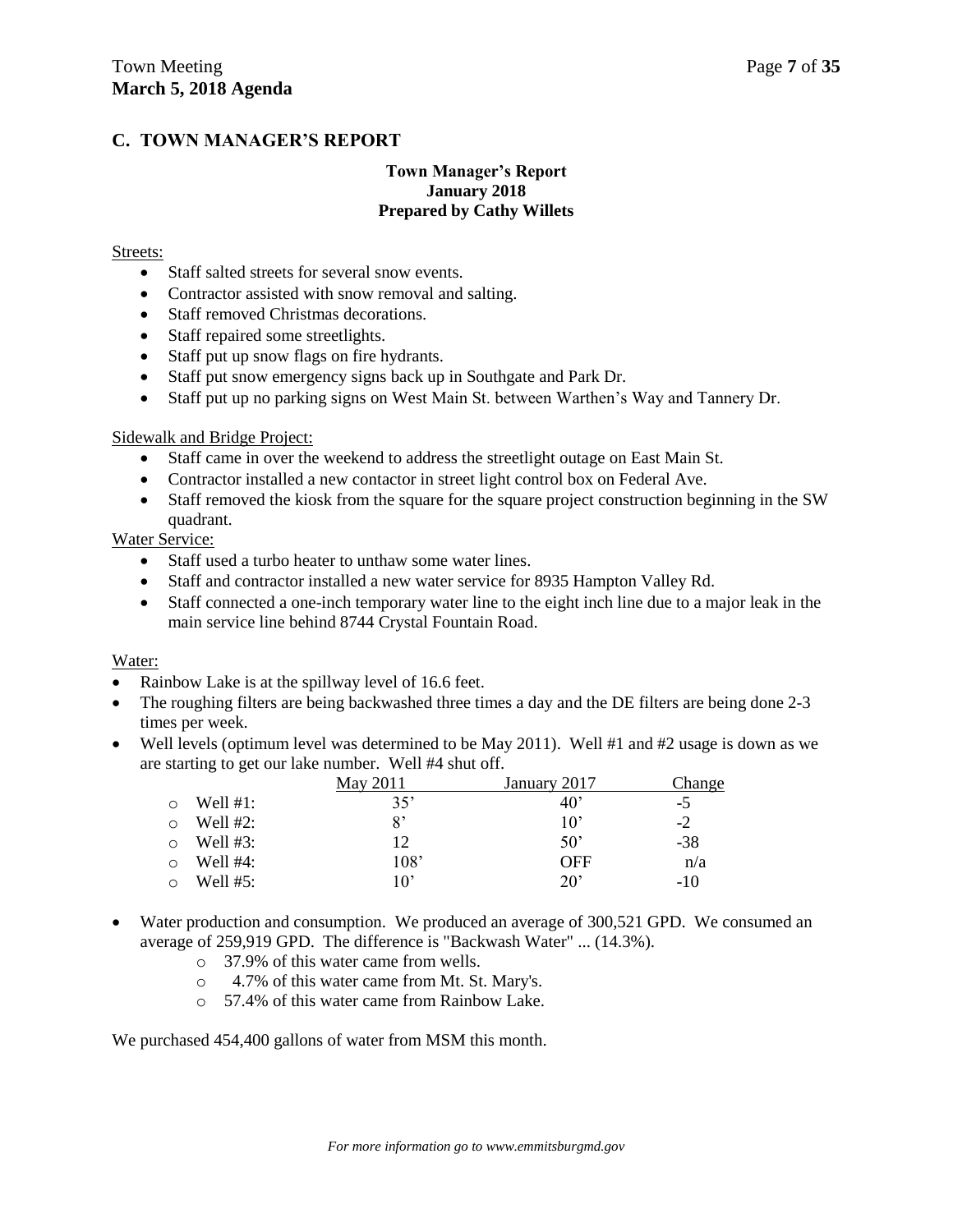## Town Meeting Page 8 of 35 **March 5, 2018 Agenda**

#### Wastewater:

- We received about 4.7" of precipitation this month (the average is 3.19").
	- o We have a precipitation **SURPLUS** of .36" over the last six months. The average precipitation for the period from August 1 through January 31 is 21.19". We have received 21.55" for that period.

Wastewater Treatment:

- o We treated an average of 427,000 GPD (consumed 259,919 GPD) which means that **39.1**% of the wastewater treated this month was "wild water".
- $\circ$  We had one spill of untreated sewerage on January 13<sup>th</sup> due to the pumps at the Pumping Station not working.
- o We did exceeded the plant's design capacity one time in the month of January **1,885,000** January 23, 2018

**Trash:** Trash pickup will remain Mondays for the remainder of the month of March.

## **Meetings Attended:**

- $\bullet$  01/03 Met with Mayor, Town Clerk and Boys & Girls Club representative
- 01/08 Met with Mayor
- 01/08 Met with Town Clerk and staff
- 01/09 Met with Mayor, Town Clerk and John Fiesler re: potential grant opportunities
- 01/09 Met with Water department regarding status of meters
- 01/09 Met with Mayor and staff regarding baseball policies
- $\bullet$  01/11 Met with Mayor
- 01/12 Met with Mayor, Town Clerk and representative from Mid Maryland Baseball
- $\bullet$  01/17 Met with Mayor
- 01/17 Attended department head meeting
- $\bullet$  01/17 Attended support staff meeting
- 01/19 Met with staff regarding changes to baseball field policies, etc.
- 01/22 Attended Town Meeting
- $\bullet$  01/24 Met with Mayor
- 01/26 Met with Mayor
- 01/29 SHA meeting regarding brick and square status
- $\bullet$  01/29 Met with Mayor
- $\bullet$  01/31 Met with Dir. Of PW, W&S Superintendent, & Town Accountant to review status of necessary infrastructure projects related to water and sewer and funding sources
- 01/31 Met with Mayor
- 01/31 Met with Mayor, Town clerk and Erma to discuss the future of afterschool clubhouse

#### Noteworthy:

- Pumping station pumps quit working. A high level was encountered and the pumps got clogged due to the amount of debris. This was not caused by an electrical surge. This caused a backup and overflow at MH98. Approx. 7,000 gallons was lost out of the system. Reported to MDE.
- Staff are obtaining quotes/estimates for relining the sewer lines on West Main Street. It has been determined that there is at least one large leak in the line on West Main St.
- Staff obtaining quotes on the installation of wells for the three properties still connected to the 8" main water line on the mountain. Meeting set for February 28.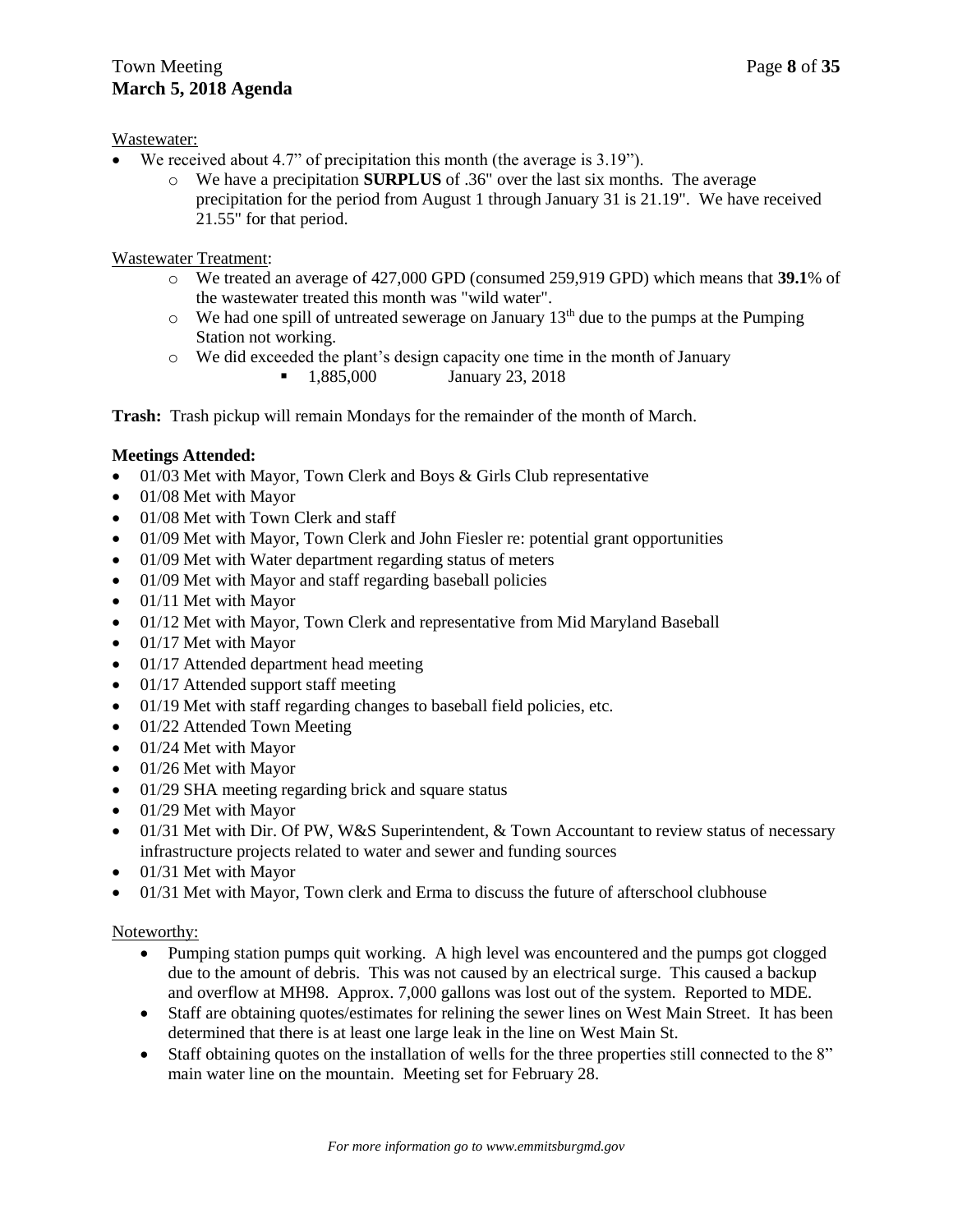#### **PARKING ENFORCEMENT REPORT January 2018**

| <b>Overtime Parking</b>              | 69       |
|--------------------------------------|----------|
| <b>Restricted Parking Zone</b>       | 1        |
| Parked in Crosswalk                  |          |
| Parked on Sidewalk                   |          |
| Parked Blocking Road                 |          |
| Parked by Fire Hydrant               |          |
| Parked on Highway                    |          |
| <b>Failure to Park between Lines</b> |          |
| <b>Other Violation</b>               |          |
| Left Side Parking                    | 1        |
| <b>Meter Money</b>                   | \$688.17 |
| <b>Parking Permits</b>               |          |
| Meter Bag Rental                     | \$4.00   |
| <b>Parking Ticket Money</b>          | \$170.00 |
| <b>Funerals</b>                      |          |
|                                      |          |
| Total:                               | \$862.17 |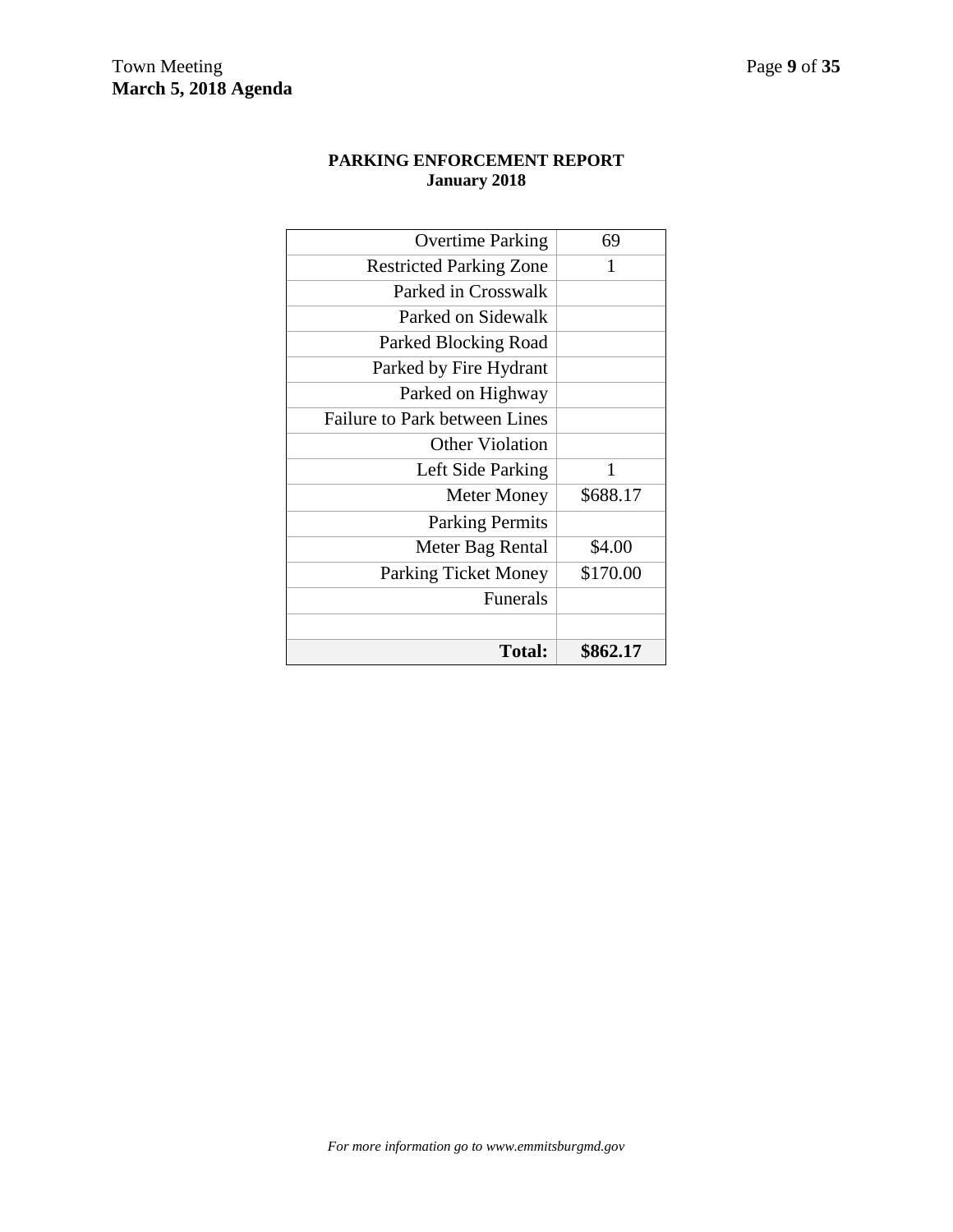## **D. TOWN PLANNER'S REPORT**

#### **Town Planner's Report January 2018 Prepared by Susan H. Cipperly, AICP**

- 1. **GIS** Continued working with ALWI staff person and town DPW staff regarding water/sewer mapping. Efforts delayed by weather and emergencies. Also: prepared various maps to support grant applications and other town projects. Created map showing 8" line on College Mountain for use at Town Meeting.
- 2. **Sidewalk Project:** Fielded resident complaints and concerns, and passed them along to SHA. Provided info to parking enforcement and office manager regarding daily need to be designated No Parking. Provided wording for website, Facebook and Ch. 99. Sent e-mails to business community as needed. Attended meetings and on-site discussions regarding design elements.
- 3. **Community Legacy**: Communicated with DHCD contact regarding quarterly reports and funding. Processed reimbursement request for completed project. Submitted Quarterly Report for FY2017 Square revitalization. (\$75,000. No funds utilized as yet.)
- 4. **Dog Park** Provided financial information to C. Willets.
- 5. **Brookfield Development –**Received permit application for model home on Jan. 10, 2018. Provided zoning letter for Frederick Co. permit. Also assigned addresses for remaining lots and distributed to all involved agencies and companies. Investigated water meter size required and communicated to all involved. (All new single-family structures in Frederick County require sprinklers. Town Code also specifies this.)
- 6. **Permits --** highlights
	- Issued solar roof permit to Seton Center.
	- Provided info the McDonald's re sign ordinance and other aspects of their upgrade project.
	- Need to follow up on permit enforcement situations in progress, together with Frederick County permits office.
- 7. **Business**. Provided procedural information regarding potential commercial construction on east side of US15, related to traffic/roads/access. Conferred with SHA District 7.
- 8. **FEMA/FIRM –** Attended meeting at Frederick County on Jan. 30 regarding new mapping of floodplains and what the process will be for adoption of the new maps by 2019.
- 9**. Planning Commission –** Prepared 2017 PC Annual report. Approved by PC at January 29, 2018 meeting. Attended Jan. 29 meeting. Prepared info for Pat Boyle certificate of appreciation.
- 10. Met with Becky Wilson of DNR to do biennial forestry review and examine reforestation projects within town.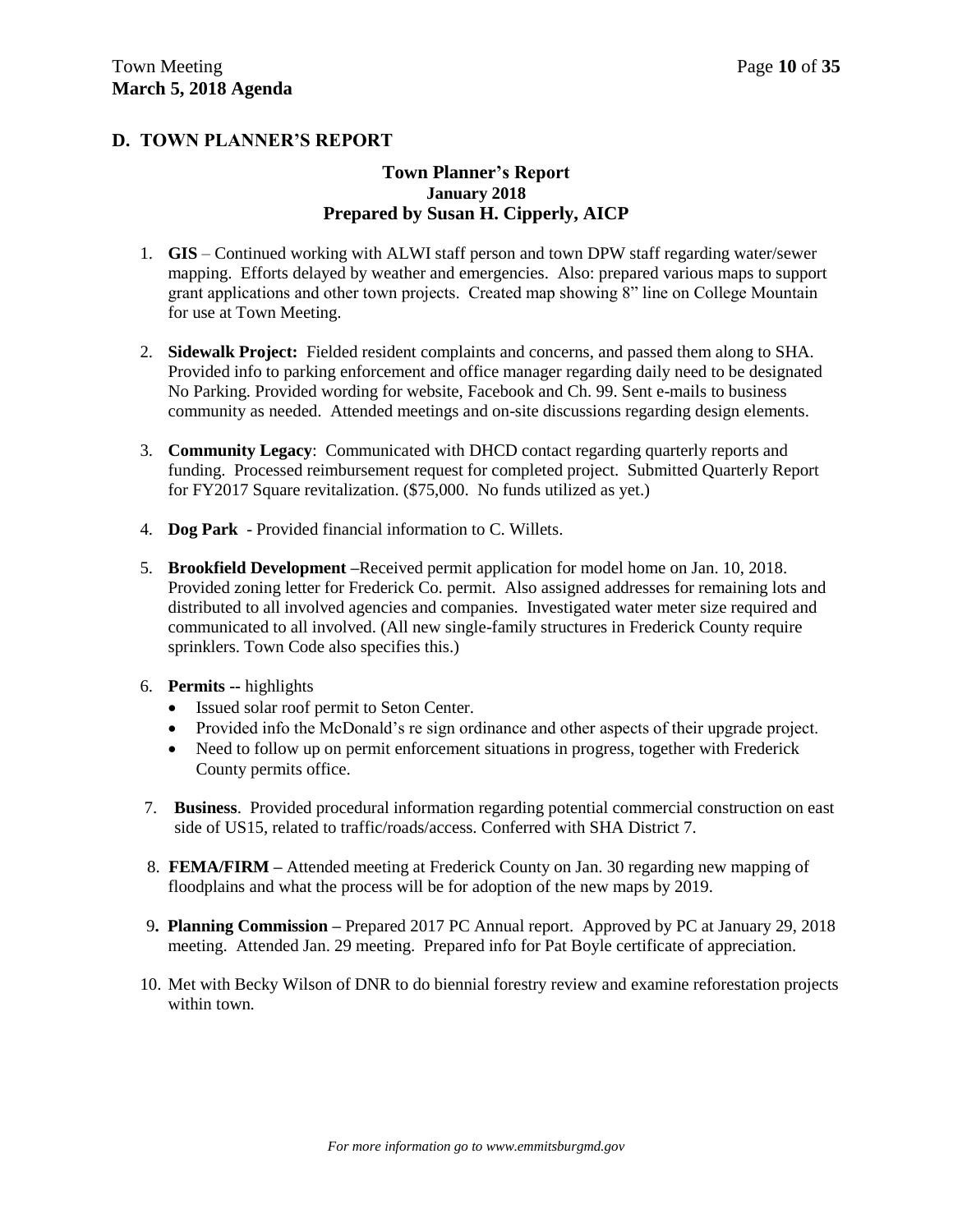#### **Upcoming projects/activity as of February 2018 - Planning and Zoning:**

**GIS** Water/sewer mapping with ALWI consultants per contract, followed by input of data.

**MS-4 (**Municipal Separate Storm Sewer System) Town Board provided additional money for GIS work. Will confer with GIS consultant assistance re mapping of existing Stormwater inlets and outflows on Town roads, and incorporating existing Stormwater Management ponds mapping into GIS system. This is needed for the MS-4 permit.

**Emmit Gardens** playground town permit issued Feb. 16, 2018. Work can commence.

**Board of Appeals:** Contact new alternate regarding training requirements and arrange BOA meeting to undertake reorganization, since there have been new members appointed.

**Enforcement:** There are several enforcement issues that have been backlogged due to other activity taking precedence. Need to follow up with property owners and Frederick County regarding violations.

**Ordinance amendments and revisions:** There are topics that have arisen that indicate a need to update sections of the ordinance to reflect newer practices and uses, and to assure that the ordinance meets current legal standards relative to items such as sign regulation, short-term rentals, etc. Continue working on short-term rental solution research and revisit with Planning Commission.

**Community Legacy:** Process reimbursement requests for any completed projects, potentially able to file final report for FY2016 grant agreement with DHCD.

**Organize:** Planning and Zoning files and computer files.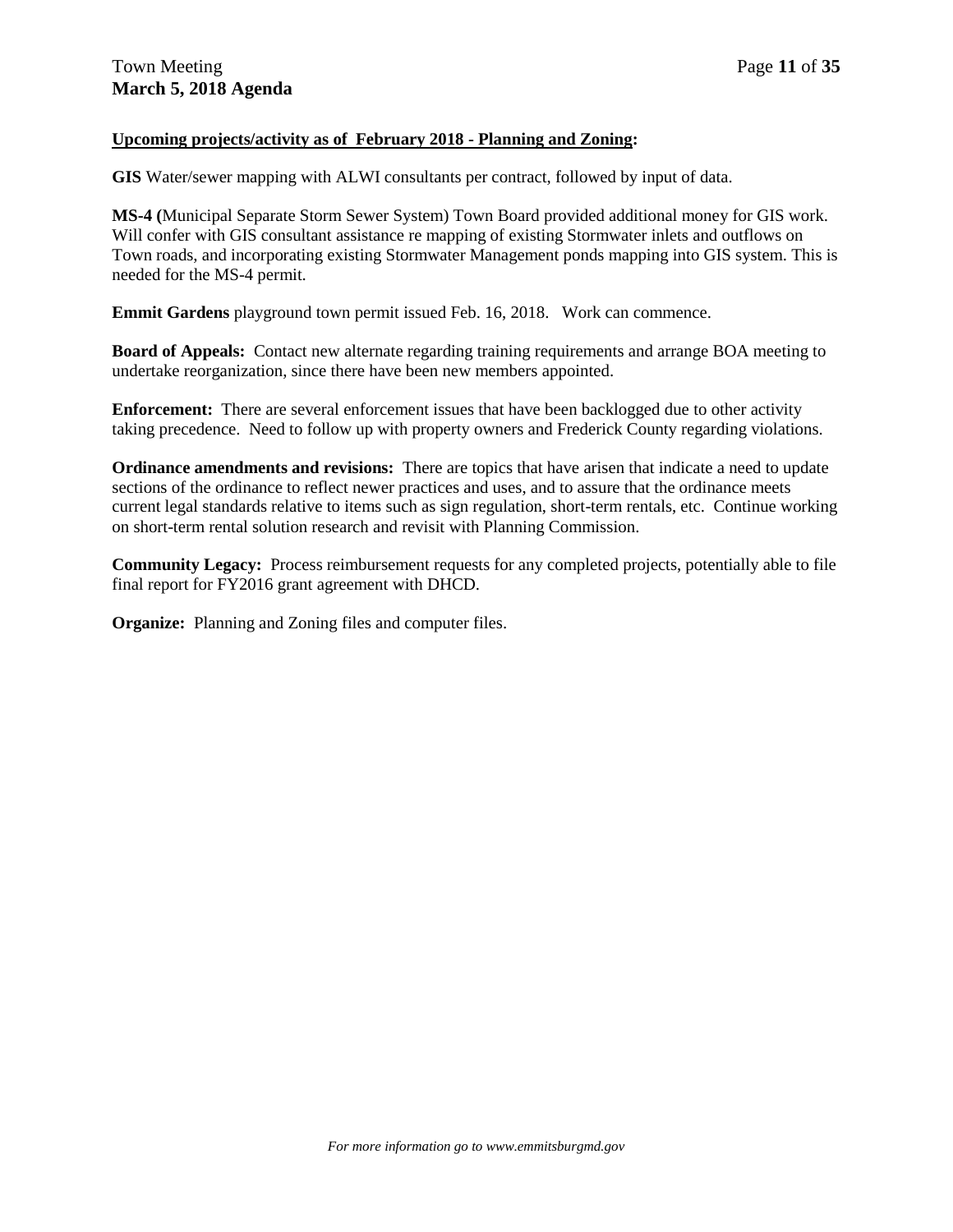## **E. COMMISSIONER COMMENTS**

#### **F. MAYOR'S COMMENTS**

February 1: MML Mayors Conference Annapolis

- February 2: Met with town manager
- February 5: Town meeting
- February 6: Met with town manager
- February 9: Met with Director of Security for Daughters of Charity
- February 12: Met with town manager
- February 13: Met with town manager
- February 14: Met with town manager
- February 15: Met with town manager, 3 pm. Points of discussion: Ethics, Big Brothers & Big Sisters, County Health Department Needle Exchange and Security for afterschool program.
- February 15: Catoctin High School Living Frederick Planning program 7 pm
- February 20: Met with town manager
- February 22: Attended MD Municipal League (MML) House of Delegates presentation on Highway User Revenues (HURS) in Annapolis, MD
- February 23: Met with town manager
- February 26: Met with town manager
- February 27: Met with town manager
- February 28: Attended African American History Month Observance presentation by Frederick City Alderman Roger Wilson at FEMA/NETC.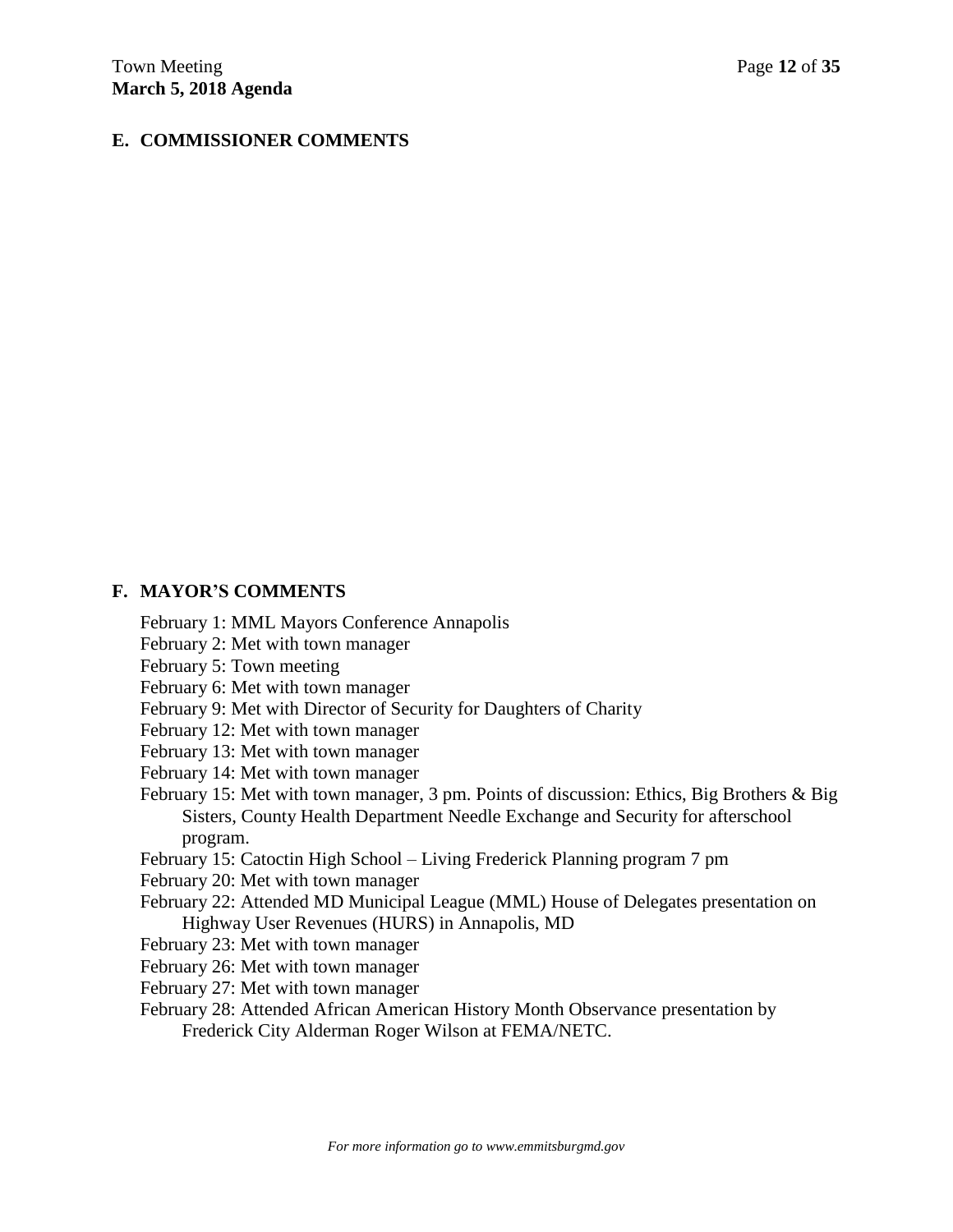## **G. PUBLIC COMMENTS**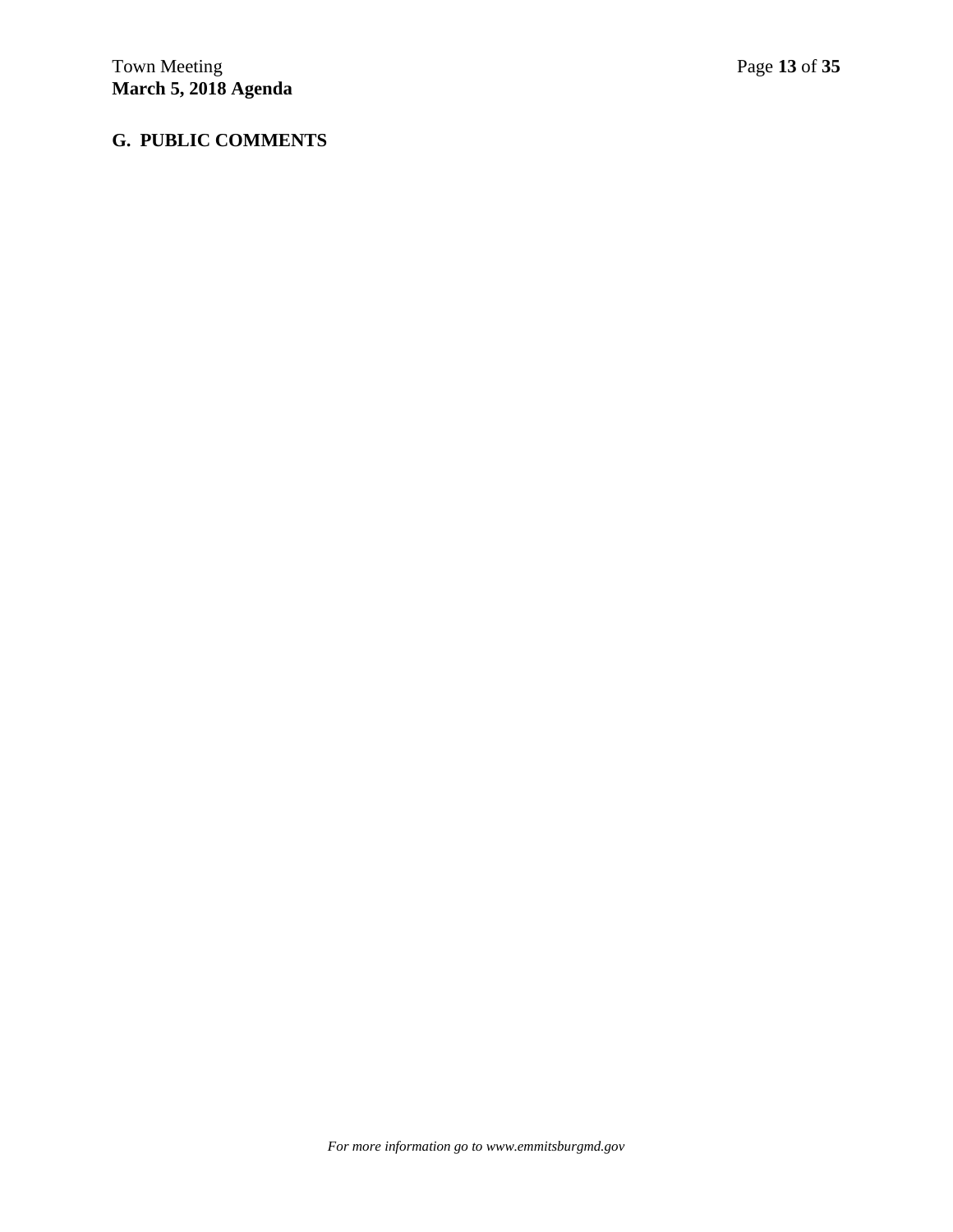## **H. ADMINISTRATIVE BUSINESS**

#### **I. LG Sonic Update:** Presentation by town staff.

## **LG Sonic Installed:** April 11, 2017

## **LG Sonic Removed for Winter:** December 21, 2017

*Note*: To accurately compare the addition of the algae control system, town staff used data from the same months in 2016 and 2017. The following months were used for data:

**A.)** April 2016 to December 2016 (8 total months) – No algae system used

**B.)** April 2017 to December 2017 (8 total months) – Algae system used

- **Average # of Backwashes per day:**
	- o 2016: 10 backwashes
	- $\Omega$  2017: 10.87 backwashes

## **Backwash Water Usage (percent of water that is wasted to make clean water):**

- $\circ$  2016: 19.71%
- o 2017: 14.08%

Example: In November 2016 it took 30.10% and in November 2017 it took 15.4%

Although there was not a reduction of the overall number of backwashes needed, the amount of water was reduced because the roughing filters did not take as much water to get them clean. The amount of water used during the backwashes was reduced from 1,459,888 average gallons per month in 2016 to 1,075,000 average gallons per month in 2017 for a total reduction of 384,888 gallons per month or 26.4% savings. The equivalent of 50.5 taps.

- Average flow for the lake: 159,600 gallons/day, which exceeded our target flow of 162,000 gallons per day.
- Overtime at the water plant: Reduced by 31% overall.
	- o 2016: \$9,106 spent on overtime
	- o 2017: \$6,320 spent on overtime
- Chemical costs: Reduced by 27 % from 2016. (2016: \$33,533 & 2017: \$24,440)
	- o Green Clean Pro reduced by 100% (no longer needed)
	- o Chlorine usage was reduced by 26%
	- o DE usage increase by only .42%
	- o Soda ash usage was reduced by 21%.
	- o Coagulant usage increased by only 3.8%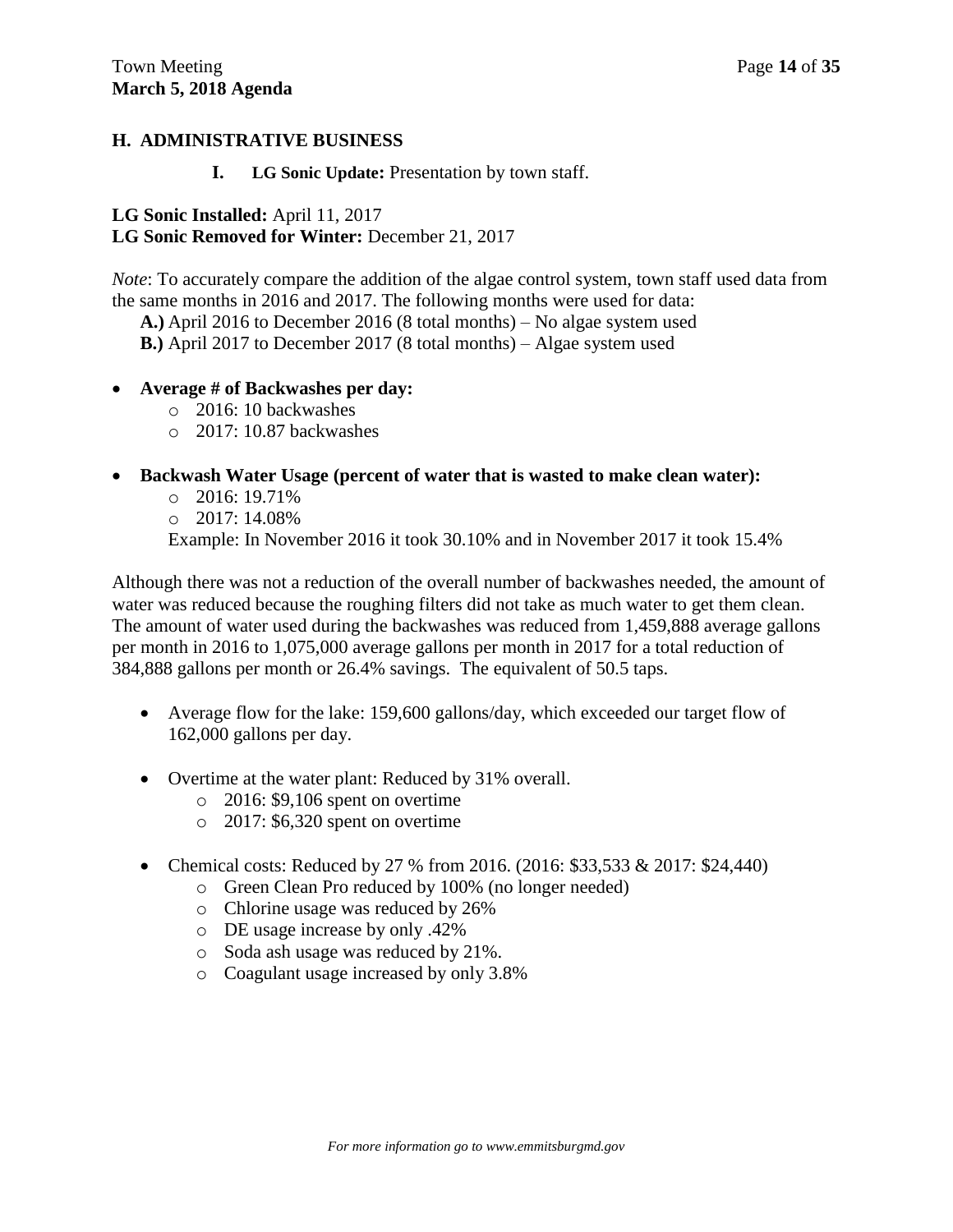#### **LG SONIC UPDATE CONTINUED:**

#### Noteworthy points:

- 1. Due to communication problems, we lost a month (at a critical point) of significant monitoring communication. The problem was fixed and no more issues encountered.
- 2. Main goal of the LG Sonic is to reduce the amount of toxins in the water by reducing the algae before it gets to the surface. The device performed excellent when dealing with the blue/green algae. Struggled in the fall with the brown algae. Working on ways to combat the brown algae more.
- 3. Significant reduction in not only cost of chemicals but also the amount of chemicals added to the water.
- 4. The system will be put back into the lake in early March 2018, which will give us an additional month to work before spring and warm weather generate the algae.
- 5. Water quality improved significantly.
- 6. Staff feels that the LG Sonic is working and has been beneficial to water operations by reducing the amount of chemicals used, decreasing overtime, and decreasing the amount of water used in backwashes.

In the UCMR4 (unregulated contaminate monitoring rule phase 4), EPA to include algae toxins in the sampling to see if there is enough reason to promulgate a national primary drinking water regulation for the toxins. Monitoring will last from 2018 -2020 after which EPA will determine if they will move forward.

## **ADMINISTRATIVE BUSINESS CONTINUED**

**II. Proposed Trail Route Flagging for Consideration:** Presentation by Commissioner O'Donnell.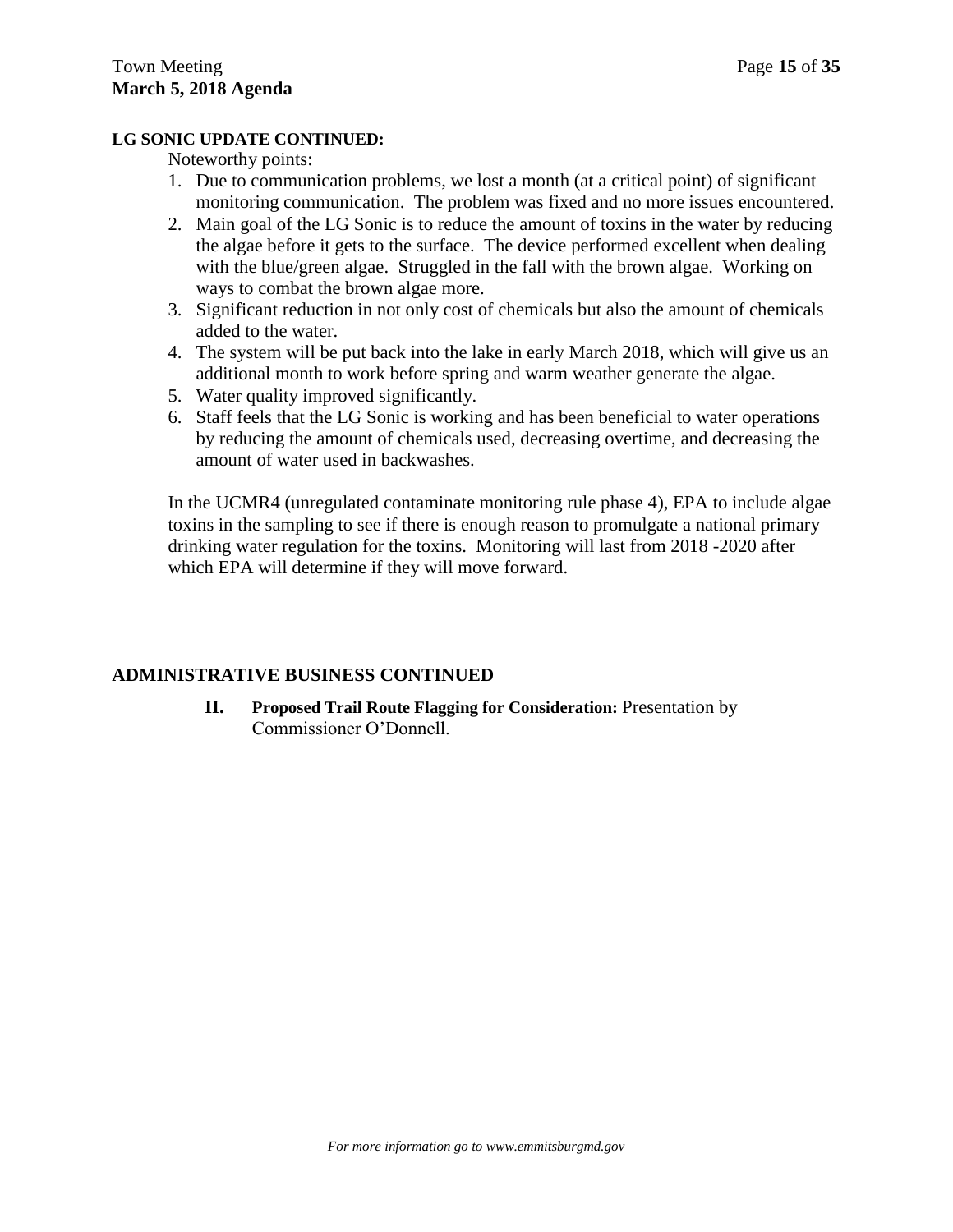## **I. CONSENT AGENDA: NONE**

#### **J. TREASURER REPORT**

## **Town of Emmitsburg CASH ACTIVITY as of February 27, 2018**

| \$5,467,341           | Cash Balance February 1, 2018    |
|-----------------------|----------------------------------|
| 164,443<br>$-269,338$ | Deposits<br>Withdrawals          |
| \$5,362,446           | <b>Operating Balance Forward</b> |

## **Top 10 Check Amounts:**

| <b>Amount</b> | <b>Vendor Name</b>              | <b>Description</b>                     | <b>Check Date</b> | <b>Check Number</b> |
|---------------|---------------------------------|----------------------------------------|-------------------|---------------------|
| \$46,997      | <b>Wantz Chevrolet</b>          | 2018 Chevy truck<br>purchase           | 02.07.18          | 37965               |
| 20,799        | MD Dept of Budget $&$<br>Mgmt   | Jan 18 Health Insurance                | 02.07.18          | 37976               |
| 8,500         | Make N Waves                    | New conduit & main<br>electrical panel | 01.31.18          | 37944               |
| 7,743         | <b>UGI Energy Services</b>      | Jan 18 Solar Field #2                  | 02.14.18          | 38019               |
| 7,395         | State Highway<br>Administration | Seat wall planter                      | 02.07.18          | 37983               |
| 5,875         | Republic Services               | Feb 18 Refuse Services                 | 02.14.18          | 37987               |
| 4,960         | Core & Main                     | <b>Water Meter</b>                     | 02.14.18          | 37994               |
| 4,533         | Frederick County DUSWM          | Jan 18 Tipping Fees                    | 02.14.18          | 37997               |
| 4,355         | S&W Construction                | Install shop concrete<br>curb          | 02.07.18          | 37982               |
| 4,181         | <b>Capital Tristate</b>         | <b>Fixtures</b>                        | 02.07.18          | 37973               |

Ck dates 01.31.18 to 02.27.18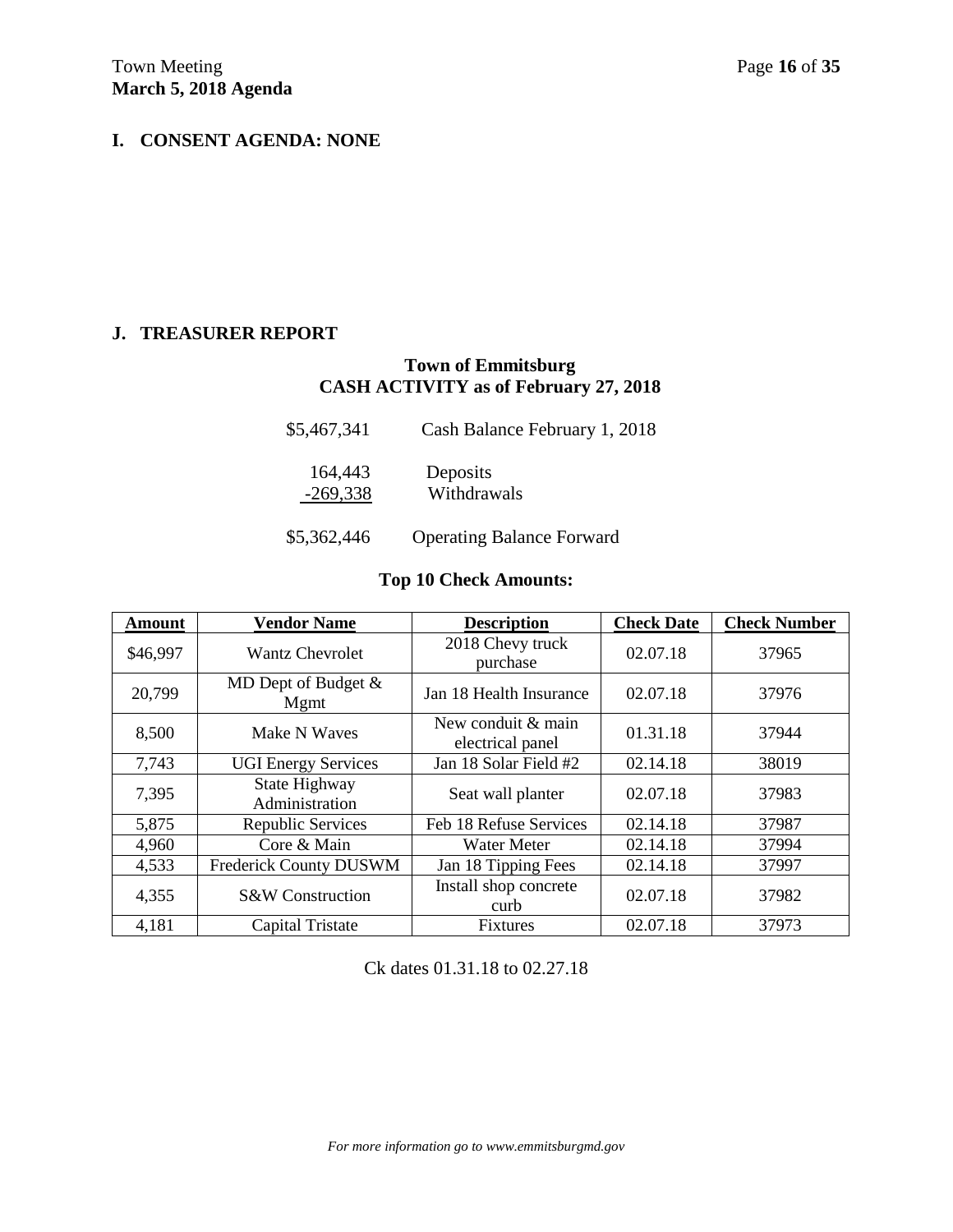**K. PLANNING COMMISSION REPORT:** Presentation at the meeting.

## **L. AGENDA ITEMS:**

**I. Tentative: Audit presentation by Michele Mills:** Presentation at meeting by Michele Mills.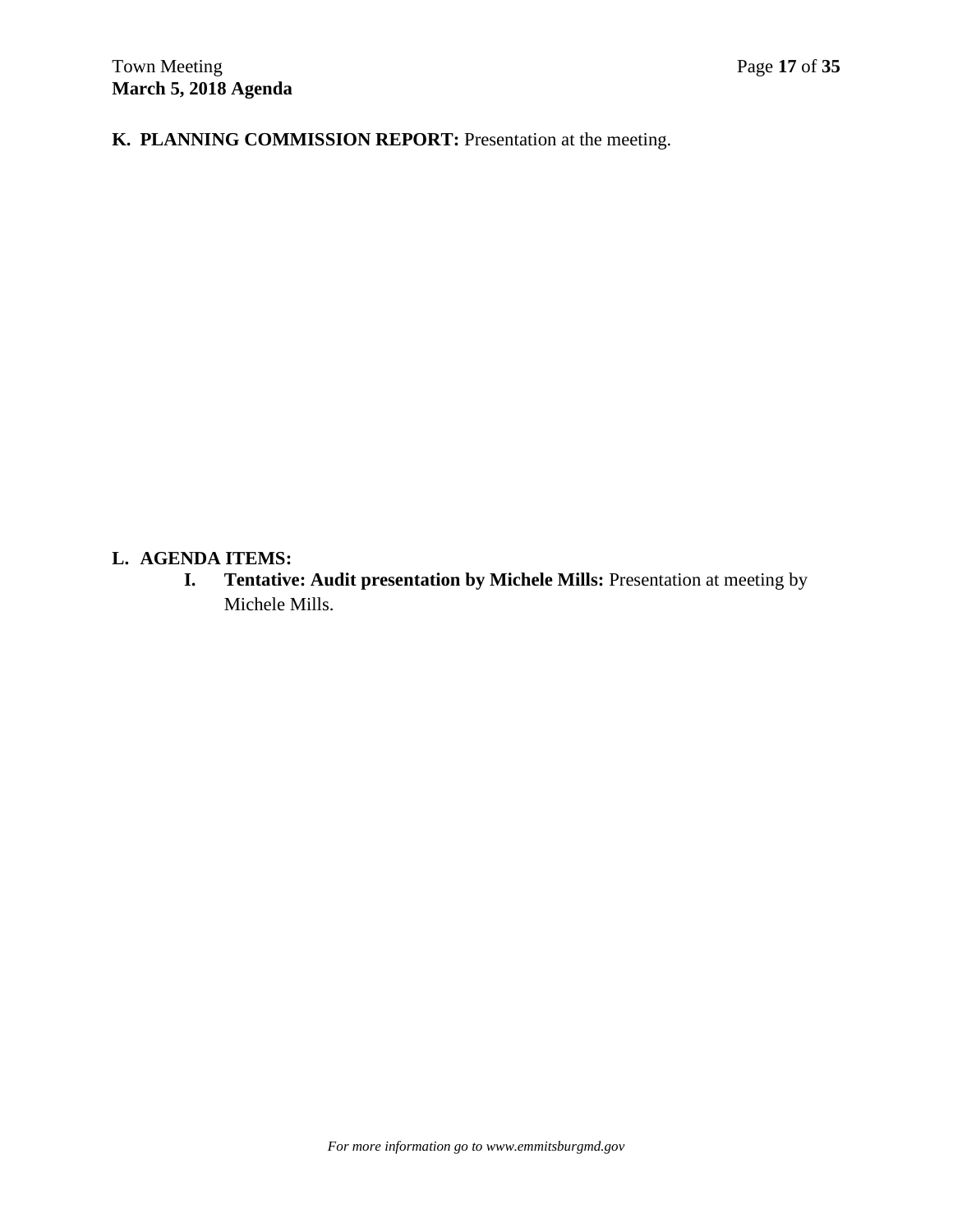#### **AGENDA ITEMS CONTINUED:**

**II. 2018 Pool Management Contract for Consideration:** Presentation at meeting by town staff.

The Pool Management Request for Proposal (RFP):

- Put out to bid on:  $12/17/2018$
- Bids due on:  $02/02/2018$  at Noon
- Two  $(2)$  total bids were received

The RFP was advertised in the following methods:

- Public Notice on Town's Website Newsfeed  $12/15/2017$
- Public Notice Under RFP Tab on Town's Website: 12/15/2017 to 02/02/2018
- Public Notice on Town's Facebook  $12/27/2017$ ,  $01/10/2018$ ,  $01/16/2018$
- Public Notice on Channel  $99 12/15/2017$  to  $01/15/2018$
- Frederick News Post Publication: Sun. 12/17/2017 & Mon. 12/18/2017

Submittal Requirements:

- A. Letter of transmittal
- B. General vendor information
- C. Detailed cost statement
- D. Plan for offering swim lessons
- E. Copy of organizations safety manual & employee guidelines
- F. Copies of current licensing
- G. Draft contract
- H. Proof of \$10,000,000 (ten million dollars) insurance

## **BIDS RECEIVED:**

- 1. USA Pools of Maryland: \$58,086.00 (bid received 01/30/2018 @ 3:05 PM)
- 2. RSV Pools Inc.: \$ 54,489.00 (bid received 01/29/2018 @ 12:32 PM)

Town staff recommendation: RSV Pools Inc.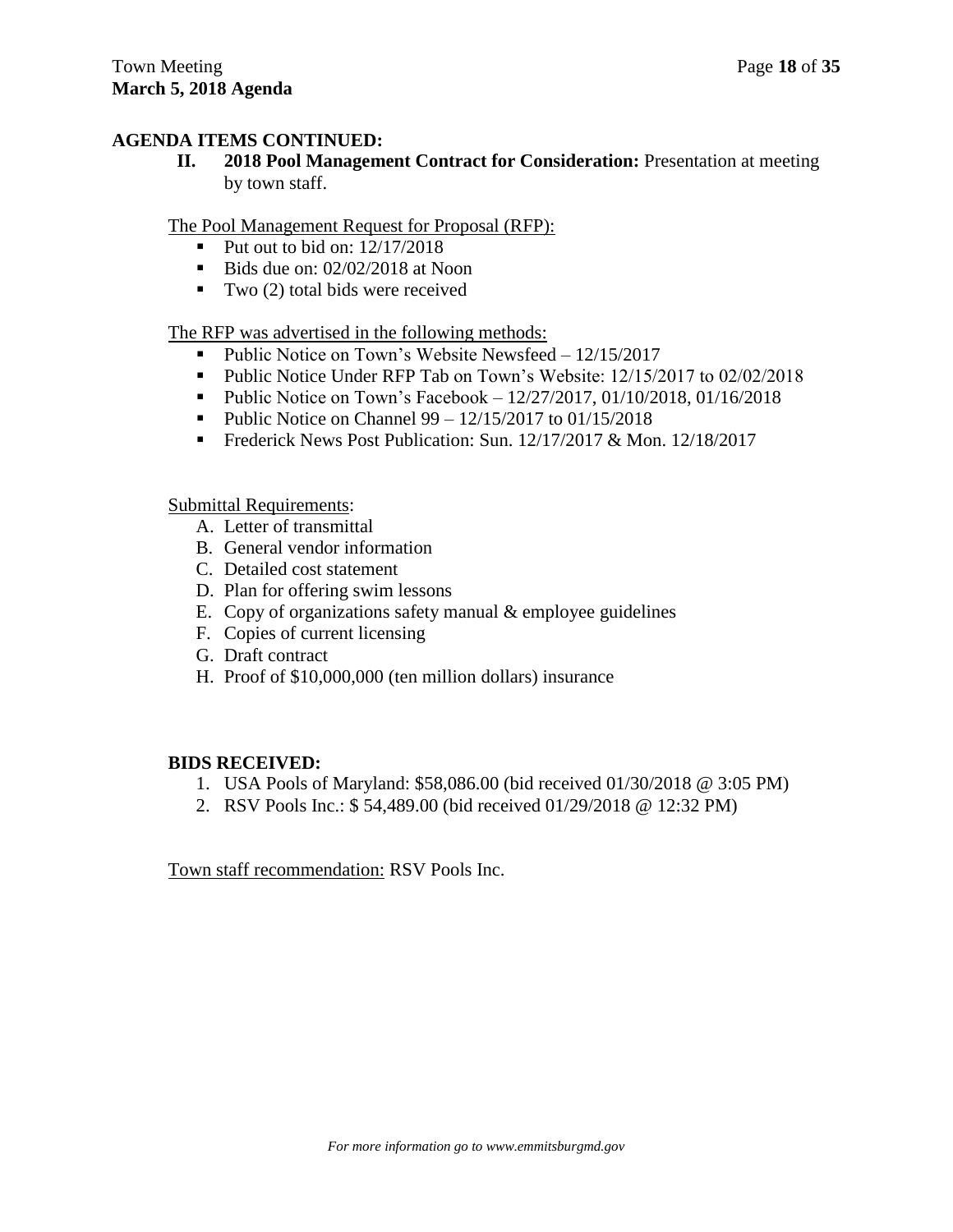#### **AGENDA ITEMS CONTINUED:**

**III. Agreement between the Town and Milani Construction Related To Water Line Relocation at Bridge Project:** Presentation at meeting by town staff.

**THIS AGREEMENT**, made this day of 3018, by and between the **Town of Emmitsburg**, a body corporate and politic of the State of Maryland (hereinafter referred to as "Town"), and **Milani Construction, LLC**, a District of Columbia limited liability company, (hereinafter referred to as "Milani").

#### **Recitals**

**WHEREAS**, The Maryland Department of Transportation, State Highway Administration (hereinafter "SHA") is engaged in a construction project to replace Bridge No. 1006200 on Maryland Route 140 which crosses Flat Run in the Town of Emmitsburg, Maryland, said project being known as SHA's Contract No FR5365180 (hereinafter "the SHA Bridge Replacement Project"); and

**WHEREAS**, the SHA Bridge Replacement Project will require that a portion of the Town's public waterlines and related utility structures be relocated and/or replaced (hereinafter "the Waterline Relocation"), and SHA has asserted that the Town is or will be responsible for paying the costs and expenses incurred in relocating and/or replacing a portion of those water lines and structures based upon a Prior Rights determination, and

**WHEREAS**, the Town disputes its obligation to pay for such costs and expenses and has not consented to the Waterline Relocation as part of the SHA Bridge Replacement Project; and

**WHEREAS,** Milani is the general contractor engaged by SHA to undertake the SHA Bridge Relocation Project identified as "Milani Project M-145". Milani is willing to pay or reimburse the Town for any costs or expenses incurred by the Town as directly charged by SHA for the Waterline Relocation, and Milani is willing to provide the Town with funds to be held by the Town in escrow in an amount equal to 150% of the estimated costs which may be charged by SHA to the Town.

**NOW, THEREFORE**, in consideration of the premises and of the covenants hereinafter set out, and for other good and valuable consideration, the receipt and sufficiency of which is acknowledged by the parties, the Town and Milani, for themselves, their respective successors and assigns, do hereby mutually convent, promise and agree as follows:

1. The Recitals stated above are incorporated herein and made a part of this Agreement.

2. Town will consent to and authorize SHA and/or Milani to proceed with the SHA Bridge Replacement Project including the Waterline Relocation. The Waterline Relocation shall be undertaken in accordance with plans, drawings and specifications approved by SHA, Milani and the Town. The Town will coordinate with and provide to SHA all necessary testing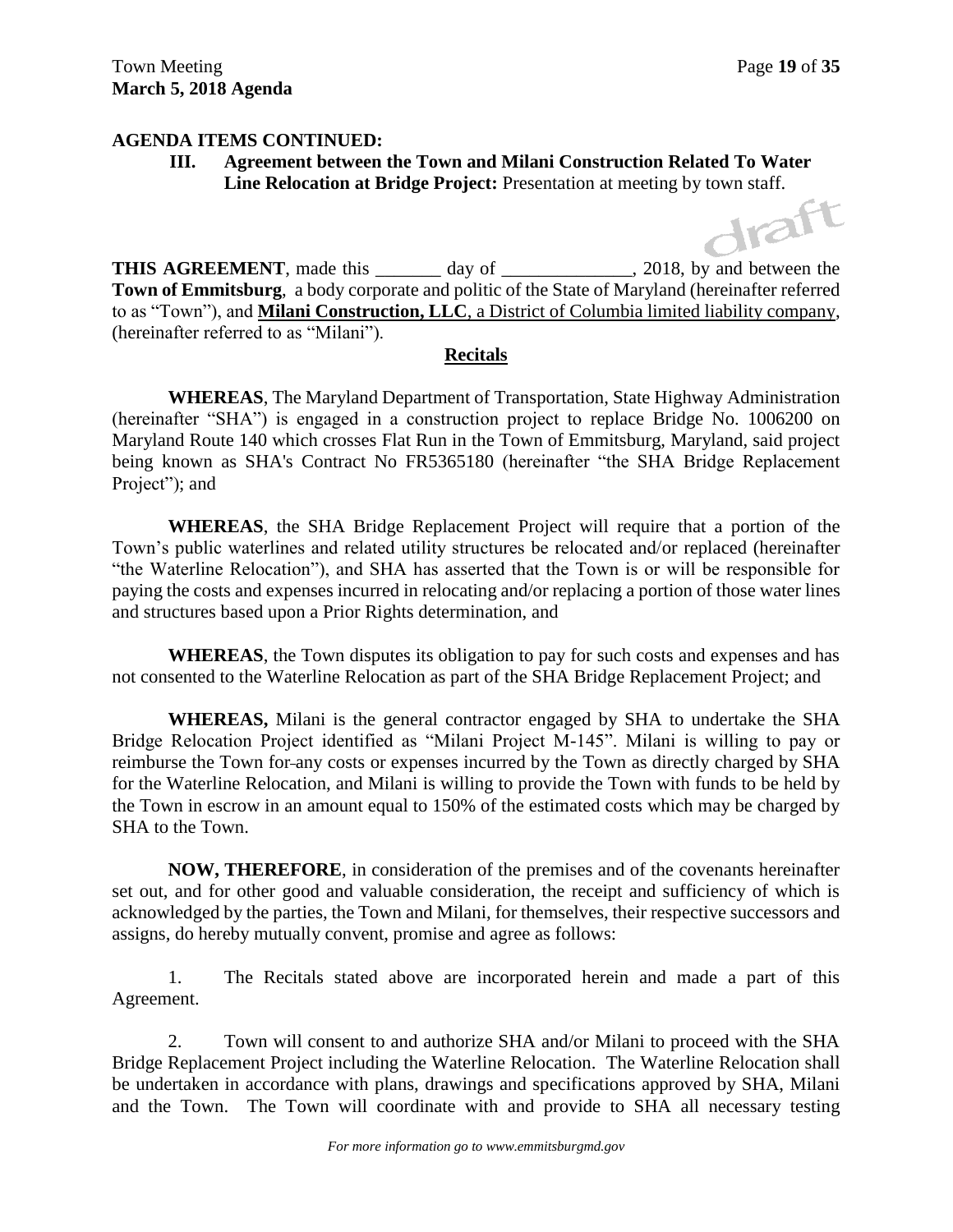requirements and specifications for the Waterline Relocation which shall be clearly stated on the plans. The Town shall be entitled to access the Waterline Relocation project during construction to conduct periodic inspections of the project.

3. Milani shall provide to the Town, prior to commencement of the Waterline Relocation, funds in the amount of Twenty Eight Thousand Five Hundred Dollars (\$28,500.00) to be held by the Town in escrow in a separately maintained account. All invoices, statements, charges and bills which are submitted by SHA to the Town for work associated with the Waterline Relocation shall be paid from the funds held by the Town in escrow. The Town shall provide copies of all such invoices, statements, charges and bills to Milani, and shall account to Milani for all expenditures from the escrow account. The escrow account funds shall not be used by the Town for any purpose other than to pay the invoices, statements, charges and bills which are submitted by SHA to the Town for work associated with the Waterline Relocation. Upon completion of the Waterline Relocation and the issuance by SHA to the Town of a final invoice for work associated by the Waterline Relocation, and payment of the final invoice, any funds remaining in the escrow account shall be promptly returned to Milani. No interest shall accrue on the escrow funds.

4. In the event that the funds held in escrow are inadequate to pay all of the invoices, statements, charges and bills which are submitted by SHA to the Town for work associated with the Waterline Relocation, Milani agrees that it will, as the case may be, pay directly to SHA or reimburse the Town for any such excess invoices, statements, charges and bills.

5. This Agreement may not be assigned by the Milani without the prior written consent of the Town, which consent shall not be unreasonably withheld.

6. This Agreement shall be binding upon the parties, their successors and assigns.

**WITNESS** the hands and seals and/or corporate name of the parties hereto the day and year first hereinbefore written.

## **ATTEST: TOWN OF EMMITSBURG**

\_\_\_\_\_\_\_\_\_\_\_\_\_\_\_\_\_\_\_\_\_\_\_\_\_\_\_\_\_ By:\_\_\_\_\_\_\_\_\_\_\_\_\_\_\_\_\_\_\_\_\_\_\_\_\_\_\_\_\_\_\_\_\_\_

Donald N. Briggs, Mayor

## **ATTEST: MILANI CONSTRUCTION, LLC**

\_\_\_\_\_\_\_\_\_\_\_\_\_\_\_\_\_\_\_\_\_\_\_\_\_\_\_\_\_\_\_\_\_ By:\_\_\_\_\_\_\_\_\_\_\_\_\_\_\_\_\_\_\_\_\_\_\_\_\_\_\_\_\_\_\_

Name: Title:

*For more information go to www.emmitsburgmd.gov*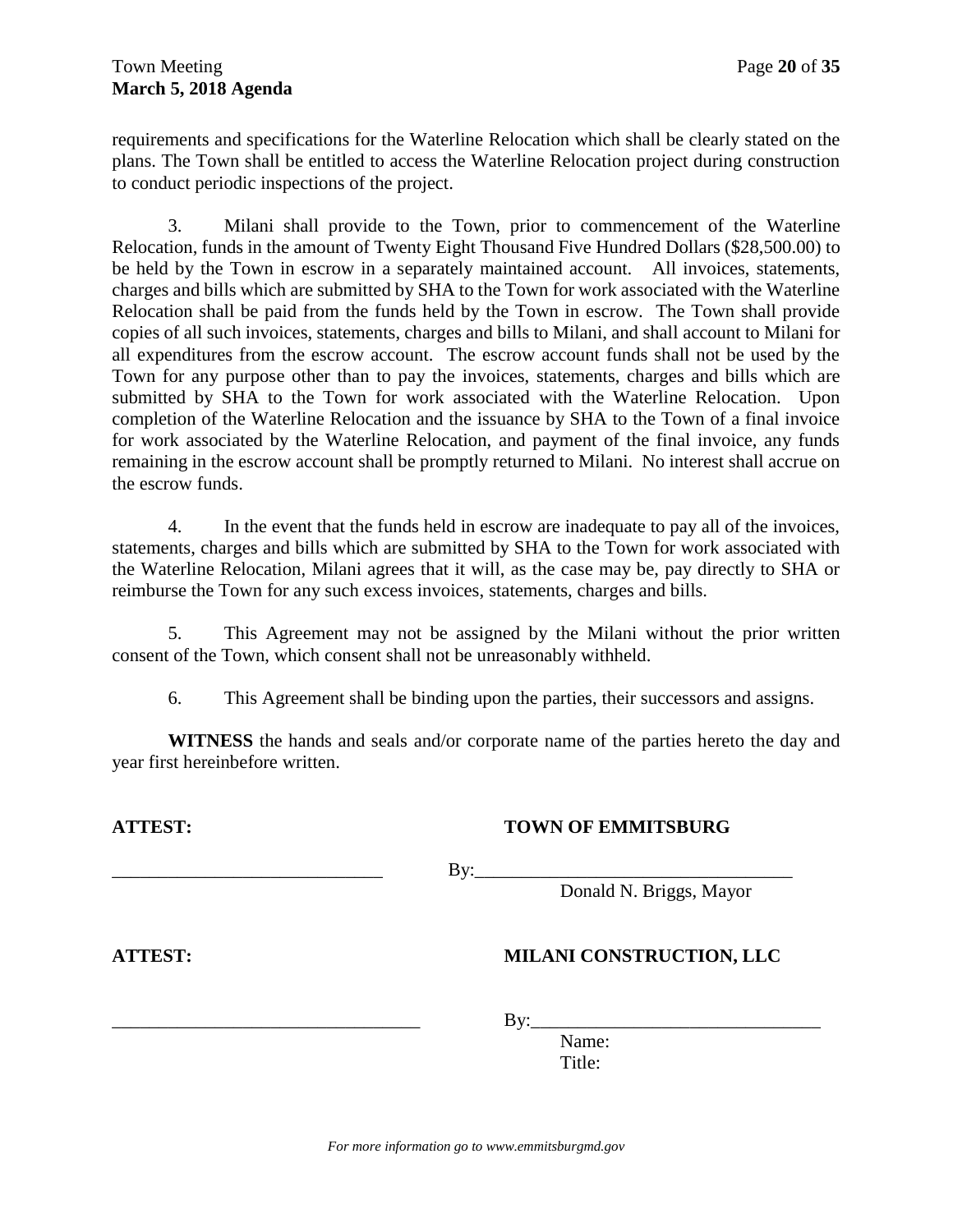## **STATE OF MARYLAND, COUNTY OF FREDERICK, TO WIT:**

**I HEREBY CERTIFY** that on this day of 3018, before me, the Subscriber, a Notary Public in and for the State and County aforesaid, personally appeared **Donald N. Briggs**, Mayor of the Town of Emmitsburg known to me (or satisfactorily shown to be) and who, as Mayor**,** executed the foregoing document on behalf of the Town of Emmitsburg for the purposes therein contained and who further acknowledged that, as Mayor, he is authorized to do so.

**WITNESS** my hand and Notarial Seal.

Notary Public

\_\_\_\_\_\_\_\_\_\_\_\_\_\_\_\_\_\_\_\_\_\_\_\_\_\_\_\_\_\_

My Commission Expires:

## **STATE OF MARYLAND, COUNTY OF FREDERICK, TO WIT:**

**I HEREBY CERTIFY** that on this day of 3018, before me, the Subscriber, a Notary Public in and for the State and County aforesaid, personally appeared  $\blacksquare$ ,  $\blacksquare$  of Milani Construction, LLC, a District of Columbia limited liability company, and acknowledged the foregoing instrument to be the act of Milani Construction, LLC; and at the same time, he made oath in due form of law that he is the \_\_\_\_\_\_\_\_\_\_\_ of Milani Construction, LLC, and is duly authorized to make this acknowledgment on its behalf.

**WITNESS** my hand and Notarial Seal.

Notary Public

\_\_\_\_\_\_\_\_\_\_\_\_\_\_\_\_\_\_\_\_\_\_\_\_\_\_\_\_\_\_

My Commission Expires: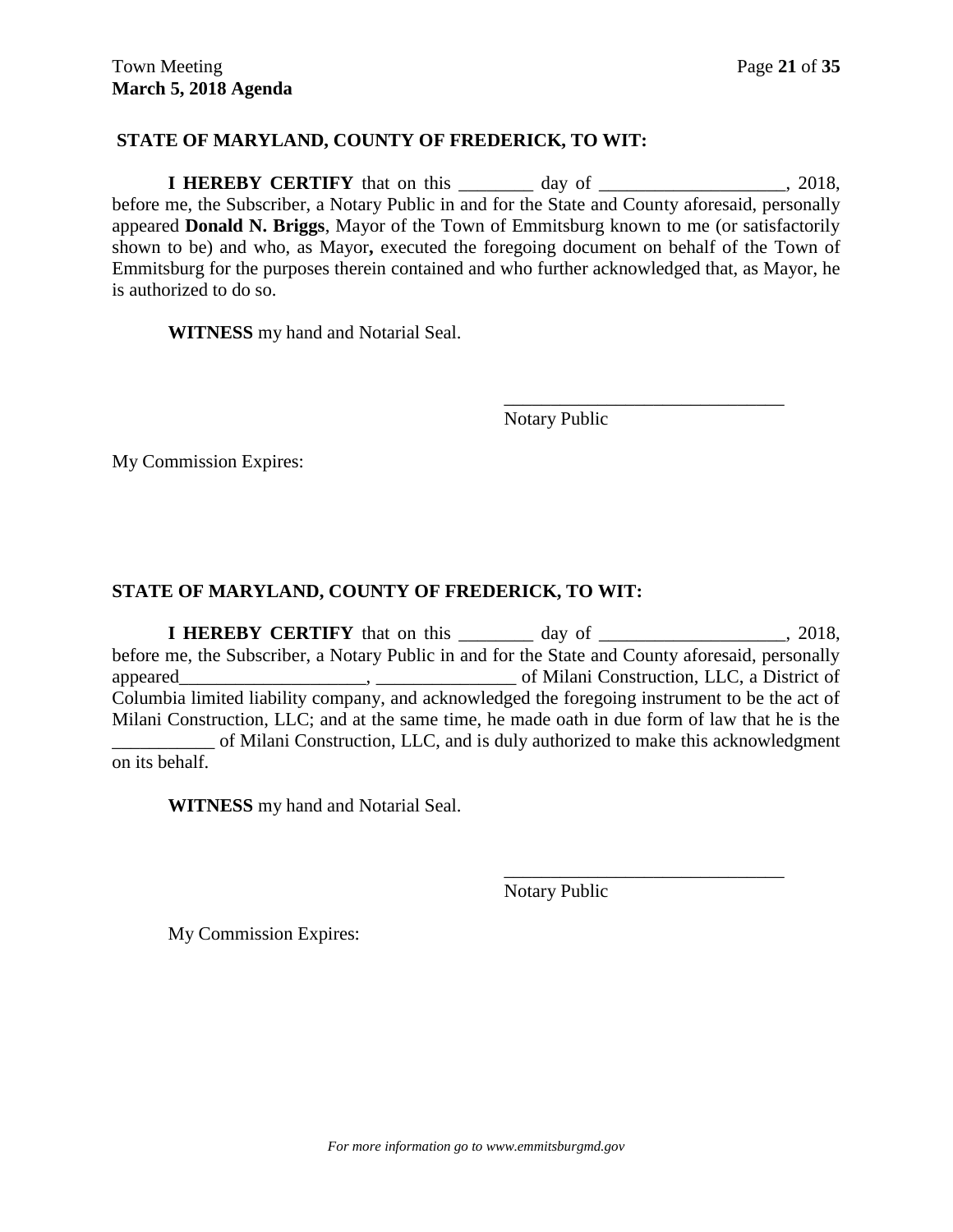

Larry Hogan Boyd K. Rutherford Pete K. Rahn<br>Secretary Gregory Slater<br>Administrator

February 15, 2018

Ms. Cathy Willets Town Manager Town of Emmitsburg 300A South Seton Avenue Emmitsburg, MD 21727

## RE: Letter of Agreement for the Waterline Relocation of Town of Emmitsburg in conjunction with MDOT SHA's Contract No FR5365180

Dear Ms. Willets:

This Letter of Agreement (**LOA**) between the MDOT State Highway Administration (SHA) and the Town of Emmitsburg ("**Town"**) sets forth the agreement between the parties to relocate a portion of the Town's waterline **("Waterline Relocation"**) to facilitate the replacement of Bridge No. 1006200 along MD 140 over Flat Run within the limits of the Town, hereinafter known as the "**Bridge Replacement**"; and

In consideration of the mutual promises contained herein, SHA and the Town agree to the following:

The parties agree that the Waterline Relocation work will be included in the aforesaid contract, and the cost responsibility for all of the work associated with the Waterline Relocation will be divided between the Town and SHA based upon the attached Prior Rights determination "**EXHIBIT 1**". The cost attributed to the Waterline Relocation will include all direct costs including, but not limited to, contractor costs, SHA salaries and payroll burden for Construction Engineering (construction inspection and materials certification/testing), consultant costs, reproduction, mileage, etc., and indirect costs to include, but not be limited to, SHA overhead on direct costs. Once the Prior Rights have been determined, an Amendment to the LOA shall be executed between the parties which shall set forth the actual cost responsibility of each party based on Prior Rights.

<sup>707</sup> North Calvert St., Baltimore, MD 21202 | 410.545.0400 | 1.800.206.0770 | Maryland Relay TTY 800.735.2258 | roads.maryland.gov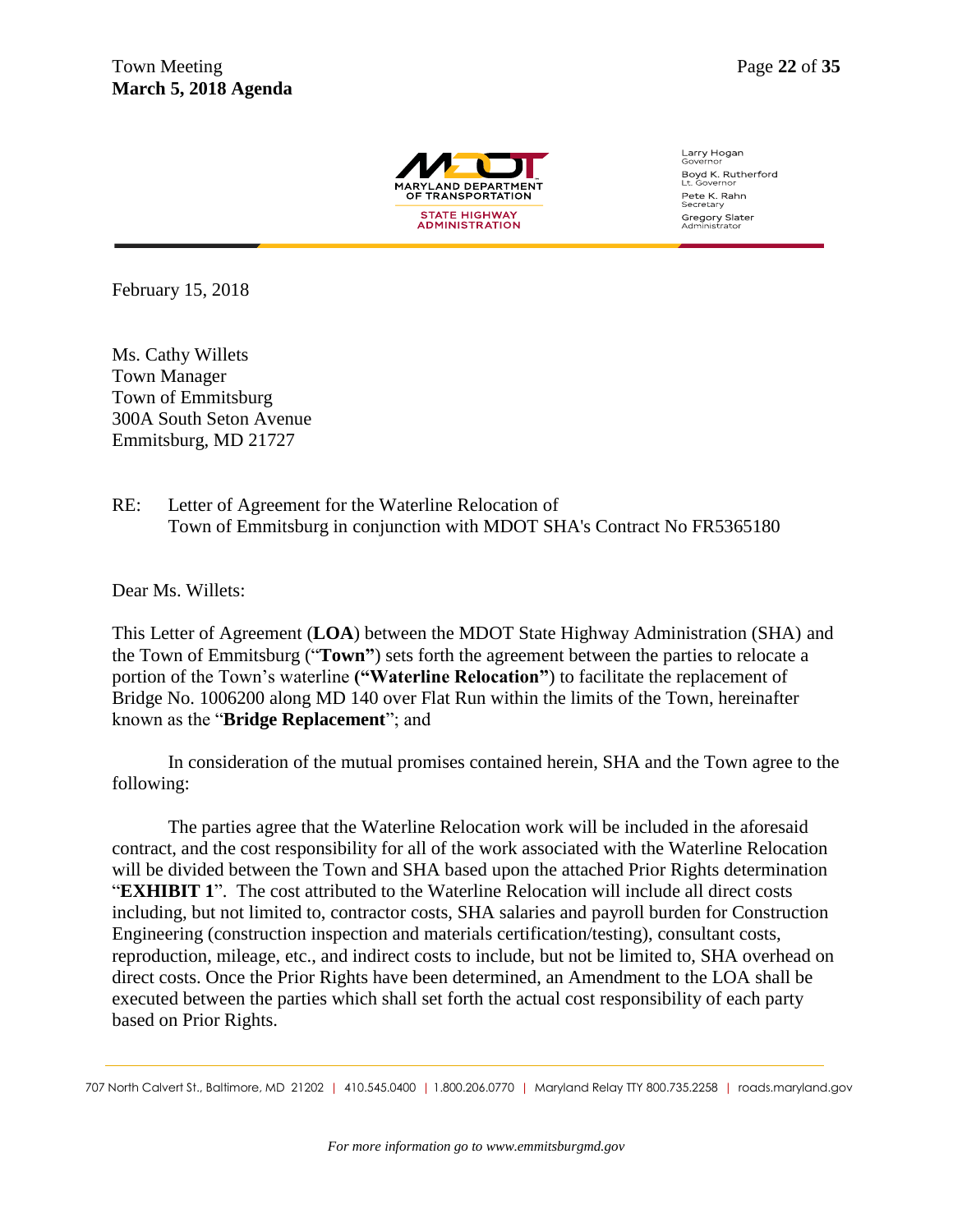Ms. Willets: Page Two

The Town shall arrange for the funding of the design of the Waterline Relocation. The Town will coordinate with and provide to SHA, all necessary testing requirements and specifications for the Waterline Relocation to be clearly stated on the plans. The Town's certified contractor will be responsible for testing. SHA and the Town will jointly and periodically inspect all of the Town's Waterline Relocation, with the Town providing technical inspection and SHA providing construction inspection services. SHA shall be the principal construction manager for the contract.

SHA shall provide the Town with a detail of all costs related to the Waterline Relocation. Each party's responsibility for the Waterline Relocation cost shall be in accordance with the Prior Rights determination as set for in Section S.15 of the Administration's MSHA Utility Policy issued July 1989 and revised March 1998.

The Town agrees to secure the obligation for the Town's share of the Waterline Relocation costs based on EXHIBIT 1. SHA shall periodically provide a detailed invoice to the Town to indicate the amount of money that the Town owes to SHA for the Waterline Relocation during that invoice period, in accordance with EXHIBIT 1. The Town shall reimburse SHA within thirty (30) days of receipt of each periodic invoice. Should the Town fail to pay any invoice within thirty (30) days of receipt of an invoice, SHA shall notify the Town in writing or by phone, advising that the payment is delinquent and SHA will provide the Town with the opportunity to pay. If payment is not received within thirty (30) days of notification, SHA shall, at its sole discretion, make a deduction from the Town's share of Highway User Revenue **("HUR")** for all delinquent invoices. If the HUR balance is insufficient for reimbursement of delinquent invoices, SHA shall, at its sole discretion, send all delinquent invoices to Central Collection Unit (**"CCU")** at 300 West Preston Street, Room 500, Baltimore, MD 21201-2365 for collection. The Town further acknowledges that all invoices submitted to CCU will include additional charges for CCU processing which are over and above SHA's invoicing.

Progress will be tracked and final billing to the Town for the Town's Waterline Relocation costs will be based on SHA's contractor's monthly estimate with the understanding that all billings are due within thirty (30) days of receipt of an invoice from SHA.

In the event of certain changed conditions requiring modifications to the proposed construction, reconstruction, adjustment, protection and/or relocations of the Waterline Relocation, SHA will notify the Town of the need to provide plans and specifications detailing the proposed changes to the Waterline Relocation and determine all costs with the contractor in concert with SHA. SHA will prepare the necessary change order(s) for final execution. The

Draft #4 12/08/2017 FR5365180 MD 140 over Flat Run Town of Emmitsburg Waterline Relocation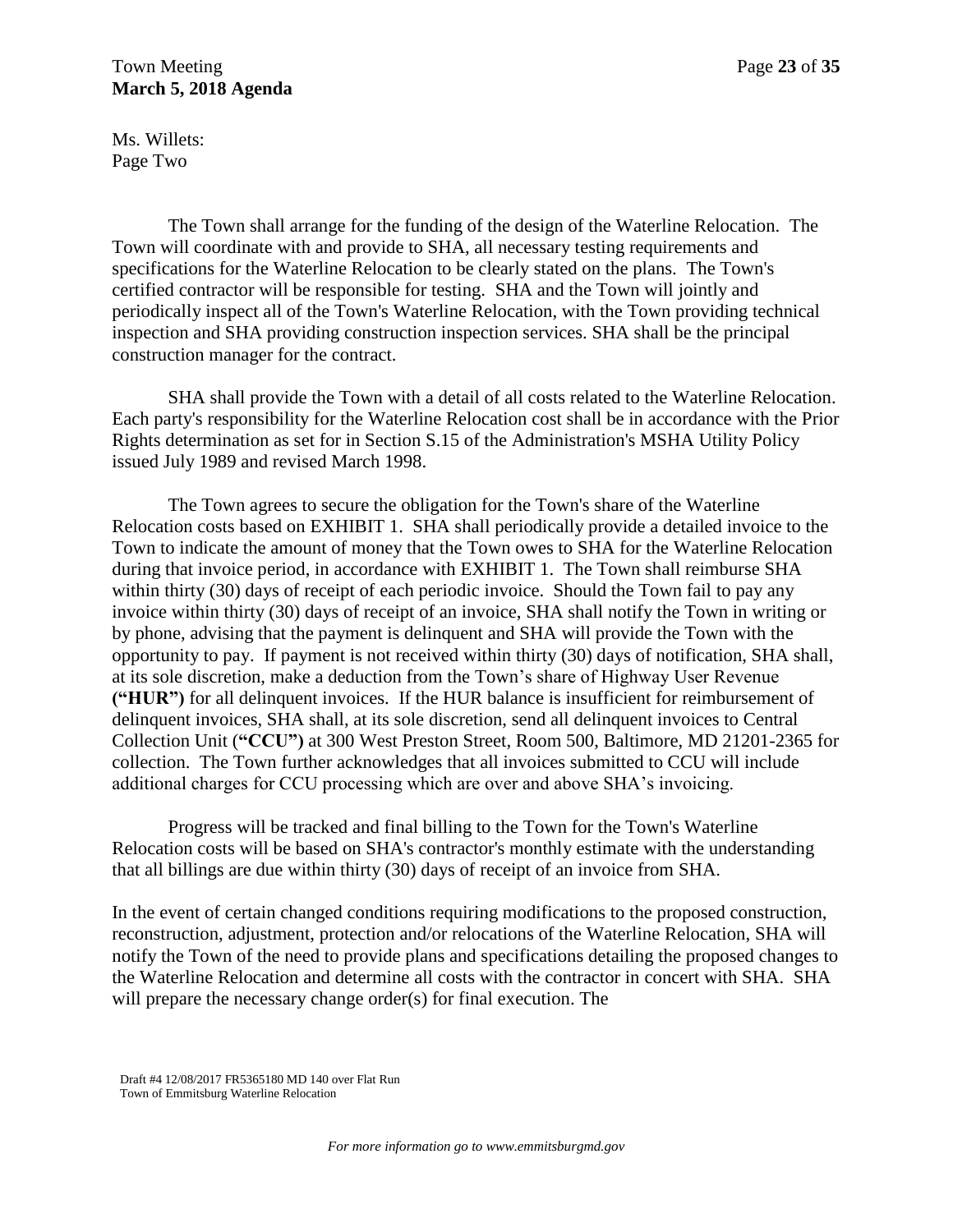Ms. Willets: Page Three

Town's cost share shall be determined by SHA and will be stated within an Amendment to this LOA.

SHA, with close cooperation from the Town, shall generate and maintain all records in support of billing to the Town. These records shall become available to the Town for audit purposes.

The parties hereby agree and affirm that the persons executing this LOA on their respective behalf are authorized and empowered to act on behalf of the respective parties. The parties hereby further warrant and affirm that no cause of action challenging the existence, scope, or validity of the LOA shall lie on the ground that the persons signing on behalf of the respective parties were neither authorized nor empowered to do so.

If the terms of this LOA meet with your approval, please sign the two (2) originals where indicated on signature Page 4, retain one (1) original for the Town's file, and return one (1) signed original to Randall Scott, Agreements Coordinator, MDOT SHA, 707 N. Calvert Street, Mailstop C-405, Baltimore MD 21202.

*The Remainder Of This Page Was Intentionally Left Blank*

Draft #4 12/08/2017 FR5365180 MD 140 over Flat Run Town of Emmitsburg Waterline Relocation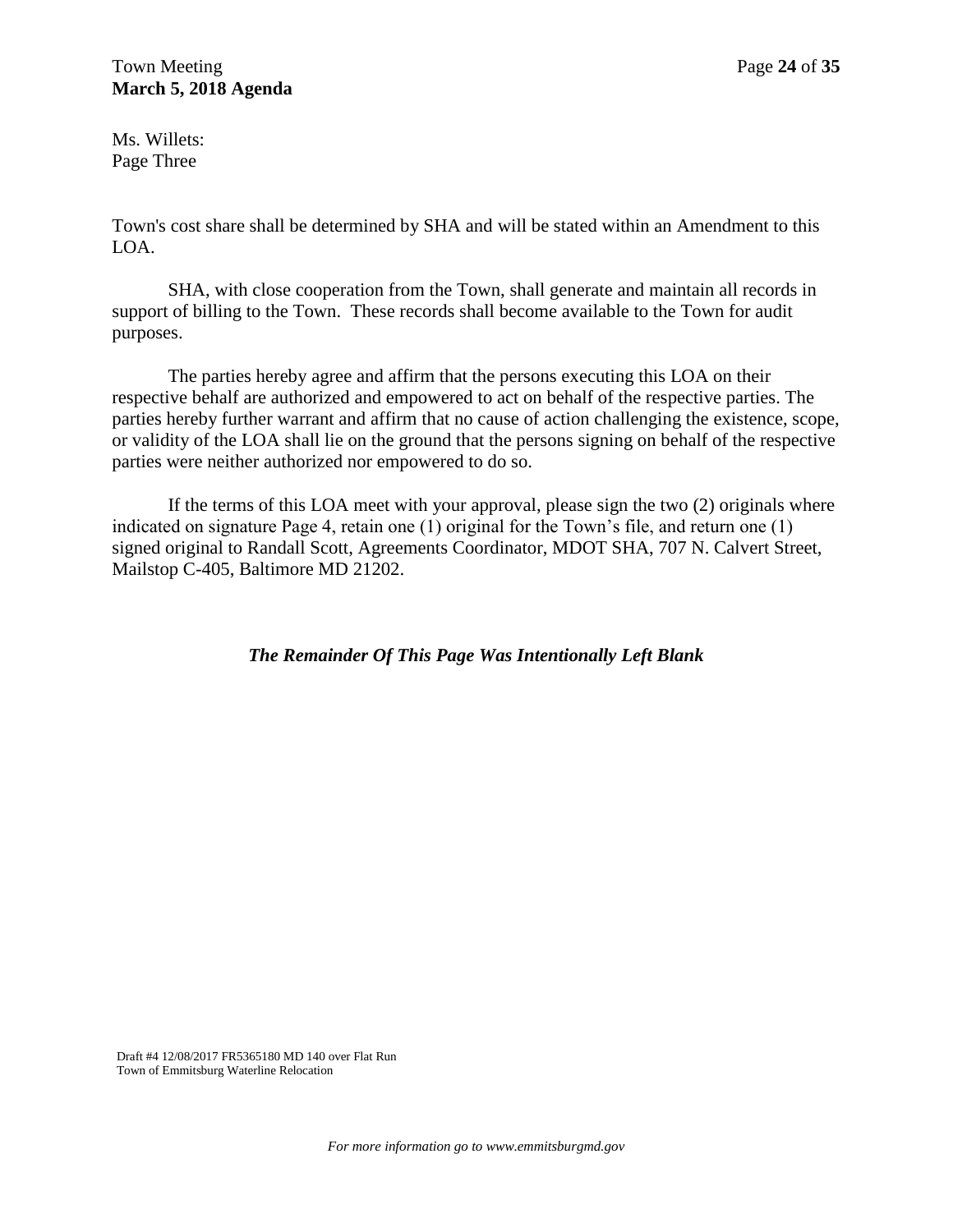**IN WITNESS WHEREOF**, the parties have executed this MOU by causing the same to be signed as of the day and year first above written.

## WITNESS **STATE HIGHWAY ADMINISTRATION**

BY: (SEAL)

Gregory Slater Date Administrator

## **LEGAL SUFFICIENCY:**

**APPROVED AS TO FORM AND RECOMMENDED FOR APPROVAL:**

Assistant Attorney General Tim Smith, P.E.

Ms. **Willets** Page Four

Deputy Administrator/Chief Engineer for Operations

Jason A. Ridgway, P.E. Acting Deputy Administrator/Chief Engineer for Planning, Engineering, Real Estate & Environment

Lisa B. Conners Deputy Administrator for Administration

\_\_\_\_\_\_\_\_\_\_\_\_\_\_\_\_\_\_\_\_\_\_\_\_\_\_\_\_\_\_\_\_\_\_\_\_

William J. Bertrand **Director** Office of Finance

Draft #4 12/08/2017 FR5365180 MD 140 over Flat Run Town of Emmitsburg Waterline Relocation

 $\frac{1}{2}$  , and the contract of the contract of the contract of the contract of the contract of the contract of the contract of the contract of the contract of the contract of the contract of the contract of the contract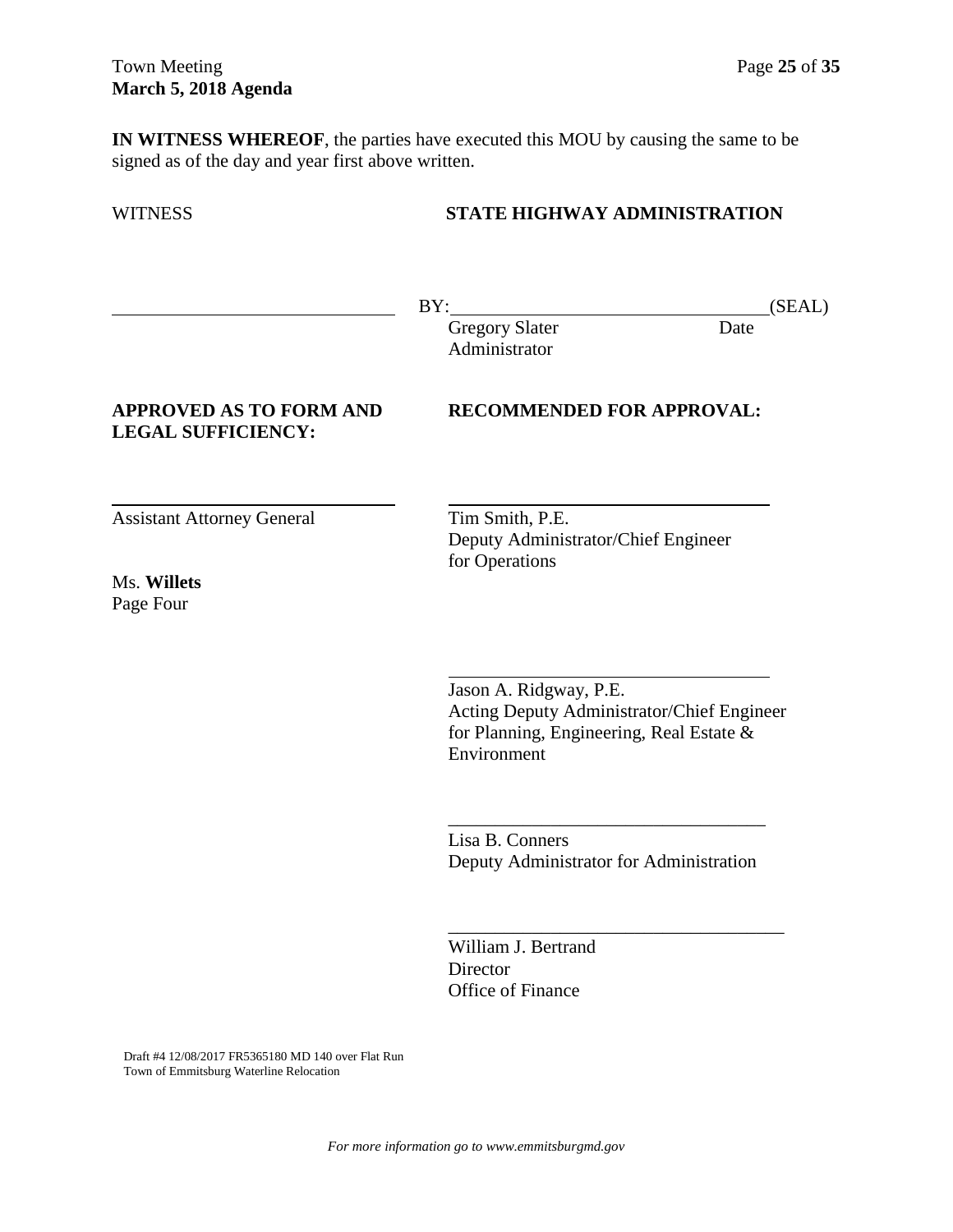## **TOWN OF EMMITSBURG, MARYLAND**

**WITNESS:**

**\_\_\_\_\_\_\_\_\_\_\_\_\_\_\_\_\_\_\_\_\_\_\_\_\_\_\_\_\_\_\_\_\_ BY: \_\_\_\_\_\_\_\_\_\_\_\_\_\_\_\_\_\_\_\_\_\_\_\_\_\_\_\_\_** (SEAL) Donald Briggs

**\_\_\_\_\_\_\_\_\_\_\_\_\_\_\_\_\_\_\_\_\_\_\_\_\_\_\_\_\_\_\_\_**

Mayor

Date

## **APPROVED AS TO FORM AND LEGAL SUFFICIENCY:**

**\_\_\_\_\_\_\_\_\_\_\_\_\_\_\_\_\_\_\_\_\_\_\_\_\_\_\_\_\_\_\_\_\_** 

Draft #4 12/08/2017 FR5365180 MD 140 over Flat Run Town of Emmitsburg Waterline Relocation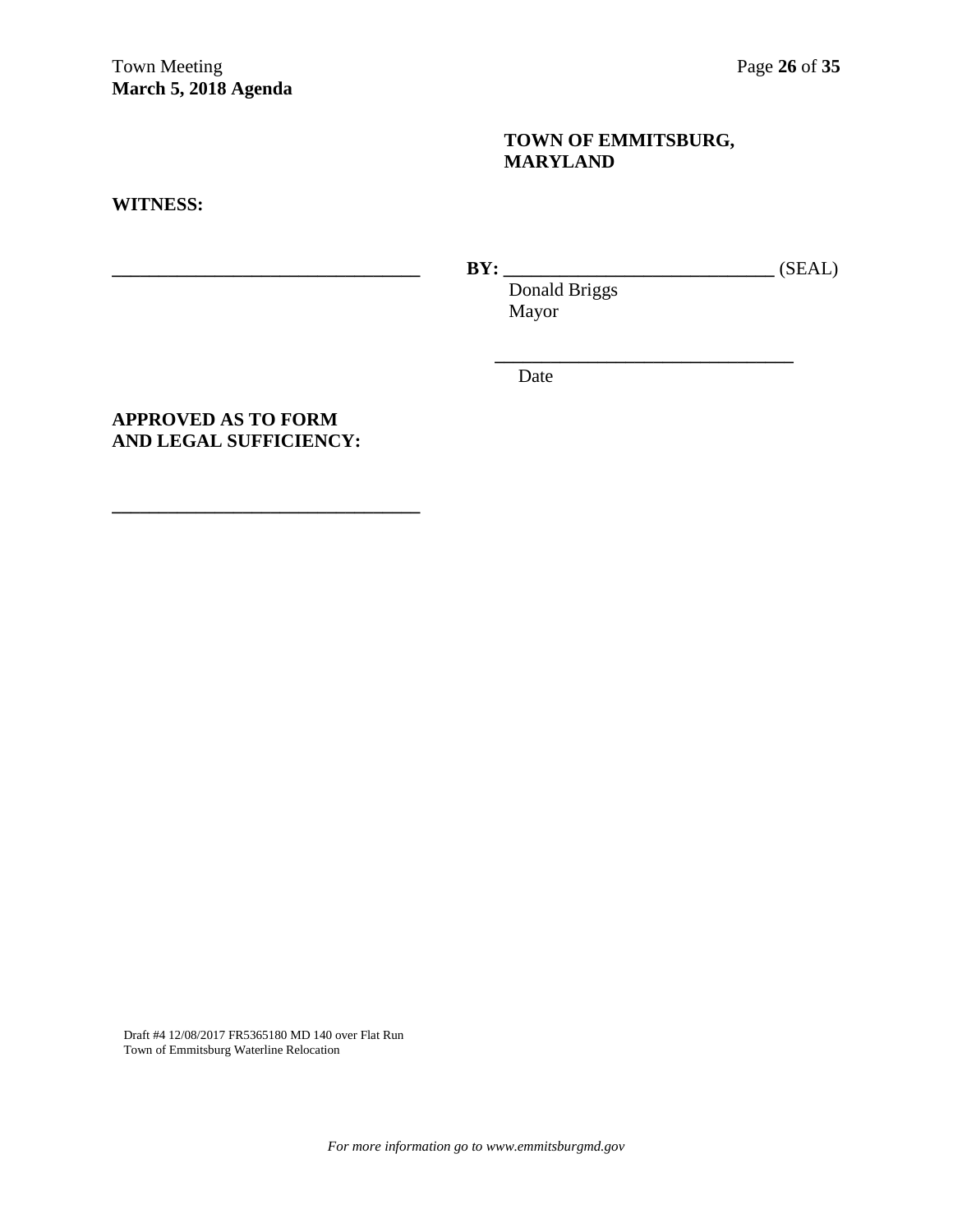# **EXHIBIT 1**

**MARYLAND DEPARTMENT** OF TRANSPORTATION STATE HIGHWAY<br>ADMINISTRATION

Larry Hogan Boyd K. Rutherford Pete K. Rahn Gregory Slater

August 10, 2017

Prior Rights Report

Project: FR5365170 Flat Run Bridge Replacement over Md 140

Town of Emmitsburg Water Co.

R/W file # 1976-R

Andrea Abend **District Utility Engineer** SHA District #7 Frederick, Md 21704

This report covers our review of the existing locations of the Town of Emmitsburg Water Co facilities which are affected by the improvement of Md 140 within the limits of the above mentioned project. Work on this project may necessitate the adjustment or relocation of 1,112' of water lines, which were acquired in 1963 by deed @ liber 681/294 from the Emmitsburg Water Co. on 3/29/63.

We have found 508' of water lines to be located within the State Highway Administration's existing right-of-way, acquired under contracts FR536-1 and F191-511 On 10/06/32.

Resp: Town

We have found 65' of water lines to be located on the line of the State Highway Administration's existing right-of-way, acquired under contracts f191-511 and FR536-1 in 1932.

Resp: 50%

The remaining 539' of water lines are located entirely outside of the SHA existing rightof-way.

Resp: SHA

707 North Colvert St., Baltimore, MD 21202 | 410.545.0400 | L800.206.0770 | Maryland Relay TIY 800.735.2258 | roads.maryland.gov

*For more information go to www.emmitsburgmd.gov*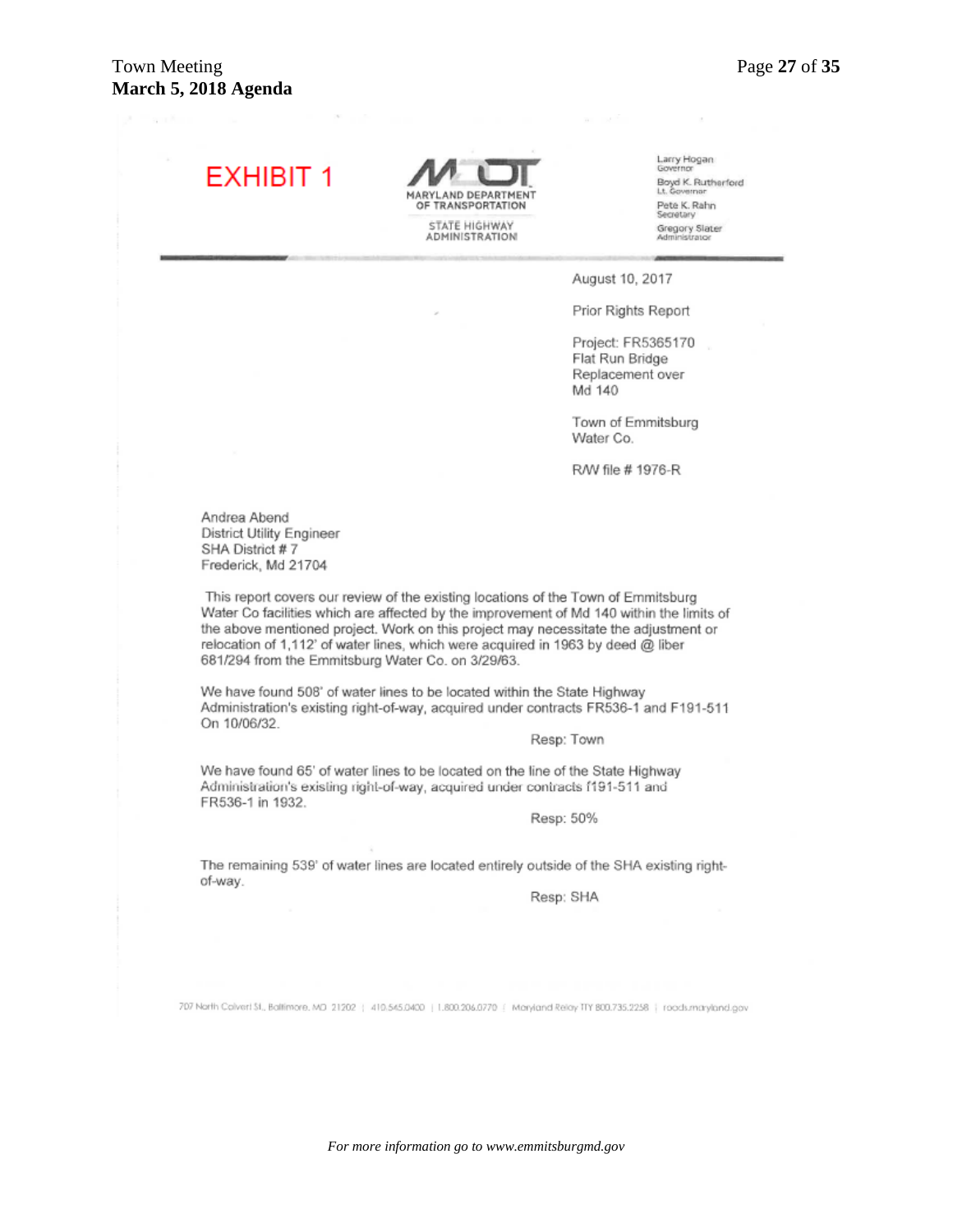Pg.2

Cost responsibility, as indicated by this report, has been established in accordance with Section 8-304(b) and 8-546 of the Transportation Article of the Annotated code of Maryland.

This cost should include allowances for depreciation, betterment and salvage value, if any apply.

Attached and made a part of this report is one copy of the R/W 57 from.

Sincerely,

James Engle, Real Estate Specialist,<br>Public Utility Adjustment Unit

JE cc: N. Smith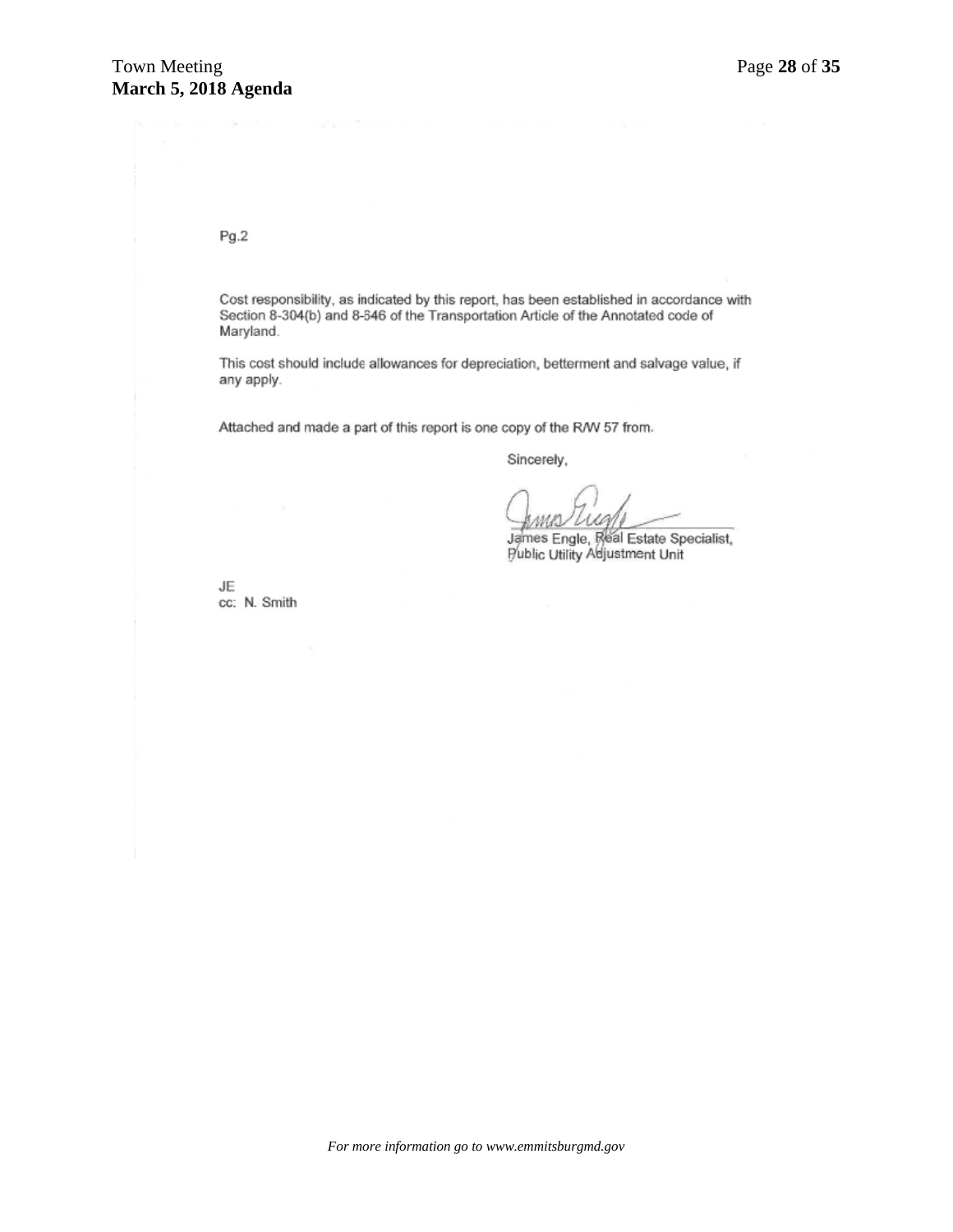I.

 $\overline{1}$ 

Page 1

State Highway Administration (SHA)<br>Office of Real Estate - Record & Research<br>211 E. Madison Street Baltimore MD 21202 Mail Stop M-202

B.

SHA District 7 Office Project Development - Utilities 5111 Buckeystown Pike<br>Frederick, Maryland 21704

| Name of Utility<br>Contract No.<br>Description |              | Town of Emmitsburg Water<br>FR5365170<br>Bridge Replacement, MD 140 Bridge |            |                  |                  |                           | <b>Address</b> |          | Town of Emmitsburg<br>The Honorable Donald N. Briggs<br>300A South Seton Avenue<br>Emmittsburg, MD 21727 |                |            |  |
|------------------------------------------------|--------------|----------------------------------------------------------------------------|------------|------------------|------------------|---------------------------|----------------|----------|----------------------------------------------------------------------------------------------------------|----------------|------------|--|
| LF                                             | Utility      | Distance Station                                                           |            | Date of<br>Grant | Utility<br>Title | Title                     |                | Location |                                                                                                          | SHA            | Remarks    |  |
|                                                |              | $L-Left$<br>R-Right                                                        |            | to<br>Utility    | From             | <b>Acquired</b> Reference | in.            | on       | out                                                                                                      | Responsibility | FR536      |  |
| PS 01                                          | Water        | 5RT                                                                        |            | $103+19999$      | CAMALA           | Water La Gallage          |                |          |                                                                                                          |                |            |  |
| 32                                             | Water        | 5RT                                                                        | 103+51     |                  |                  |                           | 32             |          |                                                                                                          | N0             |            |  |
| 23                                             | Water        | 6 <sub>RT</sub>                                                            | 103+74     |                  |                  |                           | 23             |          |                                                                                                          | $\iota$        |            |  |
| 29                                             | Water        | 6RT                                                                        | 104+03     |                  |                  |                           | $\mathcal{Y}$  |          |                                                                                                          | $\eta$         | $60 + 100$ |  |
| 24                                             | Water        | 6RT                                                                        | 104+27     |                  |                  |                           | $\frac{1}{4}$  |          |                                                                                                          | h              |            |  |
| 126                                            | Water        | 3RT                                                                        | $105 + 53$ |                  |                  |                           | 26             |          |                                                                                                          | $\hbar$        |            |  |
| 76                                             | Water        | 2 RT                                                                       | 106+29     |                  |                  | ž,                        | ı              | 7        |                                                                                                          | $\mathcal{H}$  |            |  |
| 121                                            | Water        | 1LT                                                                        | $107*50$   |                  |                  |                           | $\frac{1}{2}$  |          |                                                                                                          | 11             |            |  |
| $\mathbf 0$                                    | Water        | 5RT                                                                        | 103+51     |                  |                  |                           |                |          |                                                                                                          |                |            |  |
| 38                                             | <b>Water</b> | 32 LT                                                                      | 103+50     |                  |                  |                           | 35             |          | $\mathbb{Z}^7$                                                                                           | NΟ<br>Ves      |            |  |
| $\ddot{\rm{o}}$                                | Water        | 6RT                                                                        | $103 + 74$ |                  |                  |                           |                |          |                                                                                                          |                |            |  |
| 60                                             | Water        | 67 RT                                                                      | 103+82     |                  |                  |                           | 240            |          | 11.                                                                                                      | NO<br>Yes      |            |  |
| $\Omega$                                       | Water        | 6RT                                                                        | 104+03     |                  |                  |                           |                |          |                                                                                                          |                |            |  |
| 18'                                            | Water        | 24 RT                                                                      | 104+03     |                  |                  |                           | 8              |          |                                                                                                          | NO             |            |  |
| $\ddot{\mathbf{0}}$                            | Water        | 6RT                                                                        | 104+27     |                  |                  |                           |                |          |                                                                                                          |                |            |  |

UTILITY TABULATION FORM

 $\bar{\mathcal{C}}$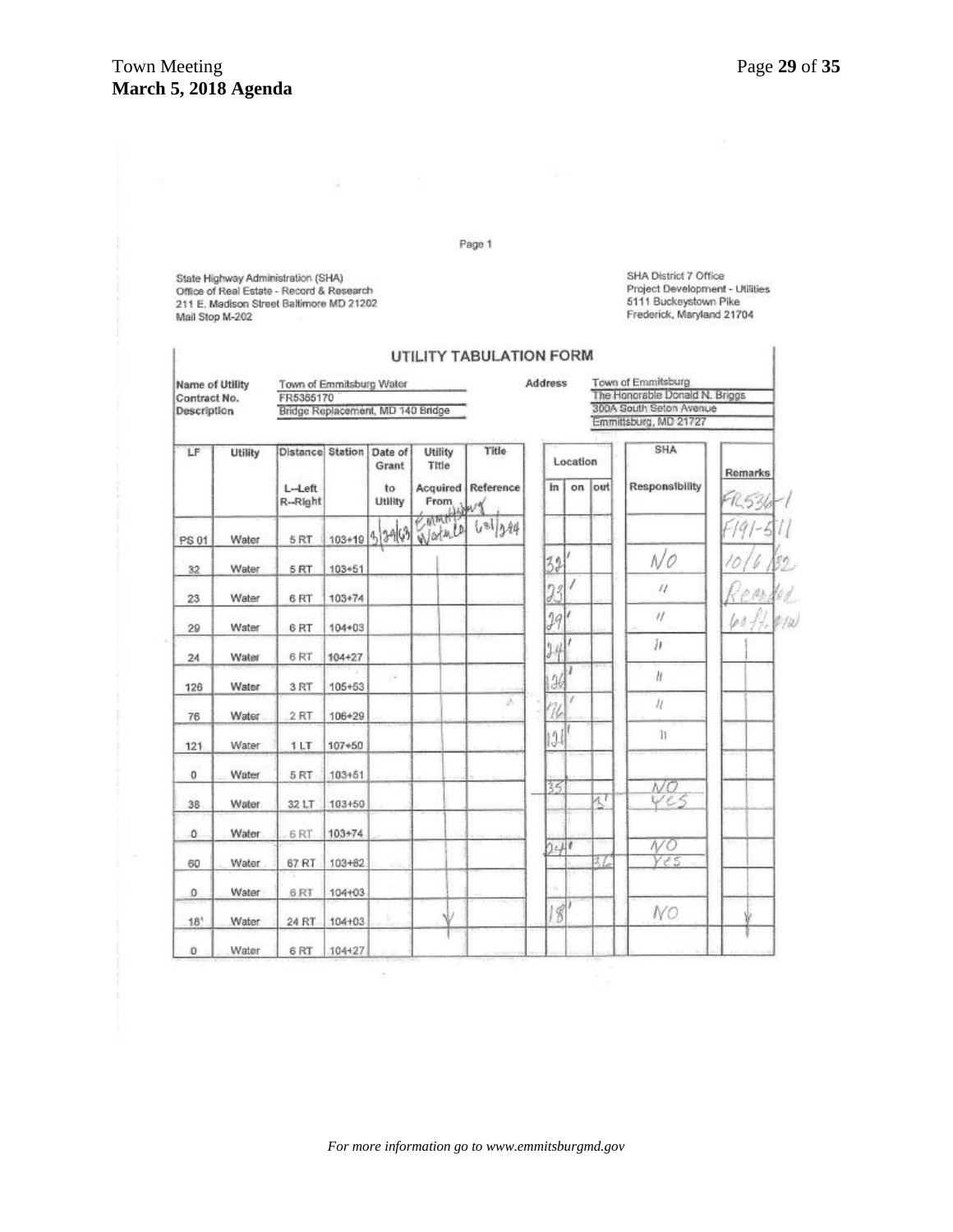×

Page 2

State Highway Administration (SHA) Office of Real Estate - Record & Research 211 E. Madison Street Baltimore MD 21202<br>Mail Stop M-202 SHA District 7 Office Srik District / Office<br>Project Development - Utilities<br>5111 Buckeystown Pike<br>Frederick, Maryland 21704

## UTILITY TABULATION FORM

| Name of Utility<br>Contract No.<br>Description |         | Town of Emmitsburg Water<br>FR5365170 |            |       |                  |                 | Address                     |          |                         | Town of Emmitsburg<br>The Honorable Donald N. Brigos |                |
|------------------------------------------------|---------|---------------------------------------|------------|-------|------------------|-----------------|-----------------------------|----------|-------------------------|------------------------------------------------------|----------------|
|                                                |         | Bridge Replacement, MD 140 Bridge     |            |       |                  |                 |                             |          | 300A South Seton Avenue |                                                      |                |
|                                                |         |                                       |            |       |                  |                 |                             |          |                         | Emmiltsburg, MD 21727                                |                |
| LF                                             | Utility | Distance Station Date of              |            | Grant | Utility<br>Title | Title           | 1N                          | Location | <b>BML 614</b>          | SHA                                                  | <b>Remarks</b> |
| 36'                                            | Water   | 30 LT                                 | 104+27     |       | 3 28/63 Equippo  | 681/294         | 36                          |          |                         | NO                                                   | $F$ $0530 - 1$ |
| $\mathbf 0$                                    | Water   | 3RT                                   | 105+53     |       |                  |                 |                             |          |                         |                                                      | F191-511       |
| 31                                             | Water   | 28 LT                                 | 105+53     |       |                  |                 | $\frac{2}{3}$               | ï        |                         | NO                                                   | Record         |
| 0                                              | Water   | 2 RT                                  | 106+29     |       |                  |                 |                             |          |                         |                                                      | 60H            |
| 36 <sup>1</sup>                                | Water   | 34 LT                                 | 106+28     |       |                  |                 | 36                          |          |                         | NO                                                   | k/w            |
| PS 02                                          | Water   | 1LT                                   | 107450     |       |                  |                 |                             |          |                         |                                                      |                |
| 19                                             | Water   | 1 LT                                  | 107+69     |       |                  |                 | 19                          | 7        |                         | NQ                                                   |                |
| 13                                             | Water   | C/L                                   | $107 + 83$ |       |                  |                 | 13                          |          |                         | $\mathcal{U}$                                        |                |
| 85                                             | Water   | 50 RT                                 | 108+50     |       |                  |                 | 肟                           |          | 害                       | NO<br>Yes                                            |                |
| 82                                             | Water   | 46' RT                                | 109+32     |       | SHA              | ÷.<br>82        |                             |          |                         | $\overline{u}$                                       |                |
| 35                                             | Water   | 23 RT                                 | 109+54     |       | SH A<br>HA       | $\frac{35}{31}$ |                             |          |                         | YES                                                  |                |
| 85                                             | Water   | 27 RT                                 | 110+39     |       | 仙箭<br>нĄ         | الموالي         |                             | ts       | 5n                      | 50%<br>Vcs                                           |                |
| 32                                             | Water   | 32 RT                                 | 110+70     |       |                  |                 | $\mathbb{Z}^2$              |          |                         | NO                                                   |                |
| 178                                            | Water   | 83 RT                                 | 112+28     |       |                  |                 | $\widetilde{\mathscr{P}}_k$ |          |                         | NΟ                                                   |                |
| 25                                             | Water   | 93 RT                                 | 112+49     |       |                  |                 | 25                          |          |                         | k                                                    |                |
|                                                |         |                                       |            |       | V                |                 |                             |          |                         |                                                      | $\sqrt{}$      |
| <b>PS 02</b>                                   | Water   | 1LT                                   | 107+69     |       |                  |                 |                             |          |                         |                                                      |                |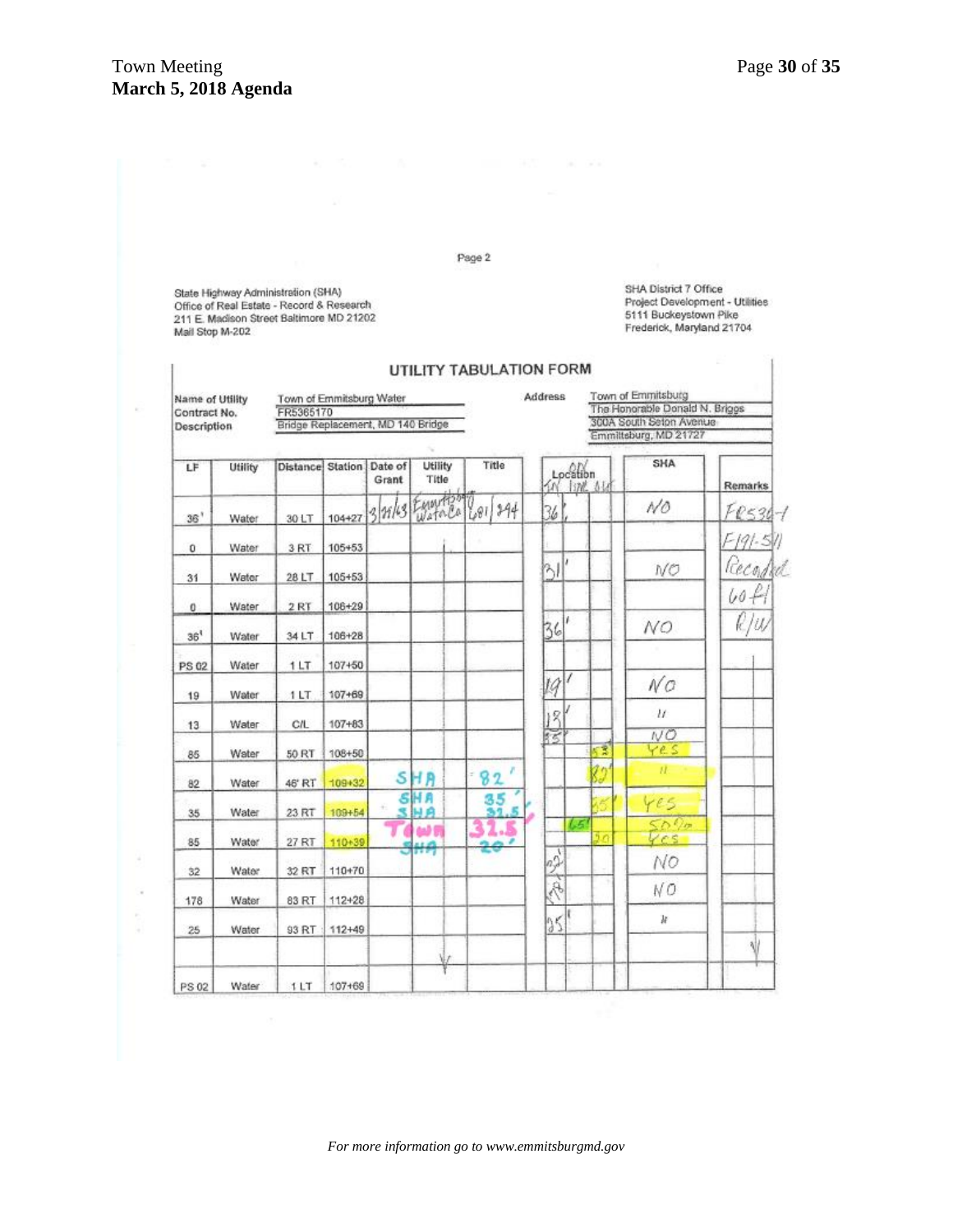## Town Meeting Page 31 of 35 **March 5, 2018 Agenda**

G,

÷

 $\tilde{\mathcal{C}}$ R, Page 3

State Highway Administration (SHA)<br>Office of Real Estate - Record & Research<br>211 E. Madison Street Baltimore MD 21202<br>Mail Stop M-202

SHA District 7 Office Project Development - Utilities 5111 Buckeystown Pike Frederick, Maryland 21704

| Name of Utility<br>Contract No.<br>Description |              | Town of Emmitsburg Water<br>FR5365170<br>Bridge Replacement, MD 140 Bridge |            |                  |                  |         | Address         |             | Town of Emmitsburg<br>The Honorable Donald N. Briggs.<br>300A South Seton Avenue<br>Emmittsburg, MD 21727 |                               |  |  |
|------------------------------------------------|--------------|----------------------------------------------------------------------------|------------|------------------|------------------|---------|-----------------|-------------|-----------------------------------------------------------------------------------------------------------|-------------------------------|--|--|
| LF                                             | Utility      | <b>Distance Station</b>                                                    |            | Date of<br>Grant | Utility<br>Title | Title   | Location        | Ol live 641 | SHA                                                                                                       | Remarks                       |  |  |
| 19                                             | Water        | 20 LT                                                                      | 107+69 3   |                  | Mes Water Co.    | 1681344 | 19 <sup>1</sup> |             | NO                                                                                                        | FR536                         |  |  |
| $^{\circ}$                                     | Water        | 27 RT                                                                      | 110+39     |                  |                  |         |                 |             |                                                                                                           | F191-5                        |  |  |
| 35                                             | Water        | 61 RT                                                                      | 110+35     |                  |                  |         | 155             |             | NO                                                                                                        | Record                        |  |  |
| 0                                              | Water        | 32 RT                                                                      | 110+70     |                  |                  |         |                 |             |                                                                                                           | 60-A. RIW                     |  |  |
| 招                                              | Water        | 60 RT                                                                      | 110+65     |                  |                  |         |                 | 15          | Yes                                                                                                       |                               |  |  |
| $\theta$                                       | Water        | 83 RT                                                                      | 112428     |                  |                  |         | 27              |             | N <sub>O</sub>                                                                                            |                               |  |  |
| 42                                             | Water        | 123 RT                                                                     | $112 + 12$ |                  |                  |         |                 | 79          | 4e5                                                                                                       |                               |  |  |
| 0                                              | Water        | 23 RT                                                                      | 100+54     |                  |                  |         |                 |             |                                                                                                           |                               |  |  |
| 60                                             | Water        | 36 LT                                                                      | 109+57     | T                | <b>DINTI</b>     | 60      | Ŵ               |             | No                                                                                                        |                               |  |  |
| PS 02                                          | Water        | 91 LT                                                                      | $107 + 50$ |                  |                  |         |                 |             |                                                                                                           |                               |  |  |
| 25                                             | Water        | 65 LT                                                                      | 107+67     |                  |                  |         |                 | 26          | Yes                                                                                                       |                               |  |  |
| 187                                            | <b>Water</b> | 36 LT                                                                      | 109+57     |                  |                  |         |                 | Ary         | ħ                                                                                                         |                               |  |  |
| 20                                             | Water        | 32 LT                                                                      | 109+74     |                  |                  |         | 191             | 37          | NQ<br>Ves<br>NŐ                                                                                           |                               |  |  |
| 170                                            | Water        | 35 LT                                                                      | 111+50     |                  |                  |         | 35              | 735         | 425                                                                                                       |                               |  |  |
| 145                                            | Water        | 30 LT                                                                      | 113+00     |                  |                  |         | 帐               |             | Yes                                                                                                       | $F522 - 48$<br>$\frac{16}{3}$ |  |  |
| 100                                            | Water        | 29 LT                                                                      | 114+00     |                  |                  |         | 鲈               |             | IJ                                                                                                        |                               |  |  |
| 41                                             | Water        | 48 LT                                                                      | 114+41     |                  |                  |         |                 | ų           | $\mathcal{U}$                                                                                             |                               |  |  |

100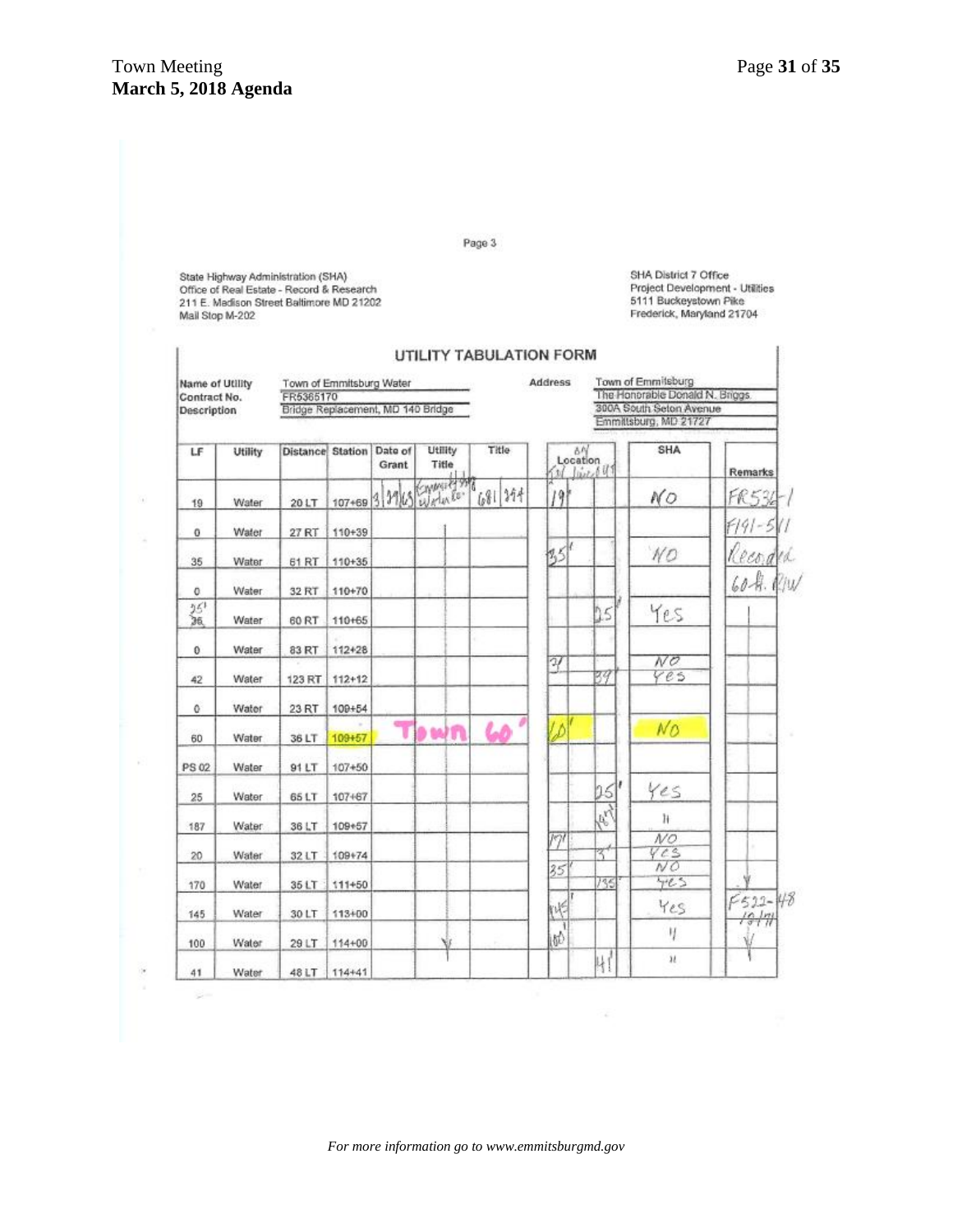|                                                       |                  |                                                                                                                             |        |                          |                              | Page 4                         |         |                 |                                                                                                                |         |
|-------------------------------------------------------|------------------|-----------------------------------------------------------------------------------------------------------------------------|--------|--------------------------|------------------------------|--------------------------------|---------|-----------------|----------------------------------------------------------------------------------------------------------------|---------|
| Mail Stop M-202                                       |                  | State Highway Administration (SHA)<br>Office of Real Estate - Record & Research<br>211 E. Madison Street Baltimore MD 21202 |        |                          |                              |                                |         |                 | SHA District 7 Office<br>Project Development - Utilities<br>5111 Buckeystown Pike<br>Frederick, Maryland 21704 |         |
| Name of Utility<br>Contract No.<br><b>Description</b> |                  | Town of Emmitsburg Water<br>FR5385170<br>Bridge Replacement, MD 140 Bridge                                                  |        |                          |                              | <b>UTILITY TABULATION FORM</b> | Address |                 | Town of Emmitsburg<br>The Honorable Donald N. Briggs<br>300A South Saton Avenue<br>Emmittsburg, MD 21727       |         |
| LF.<br>45                                             | Utlilty<br>Water | Distance Station<br>92 LT                                                                                                   | 144+41 | Date of<br>Grant<br>39 6 | Utility<br>Title:<br>Waterlo | <b>Title</b><br>621 194        |         | Location<br>bin | SHA<br>ves                                                                                                     | Remarks |
|                                                       |                  |                                                                                                                             |        |                          |                              |                                |         |                 |                                                                                                                | 15      |
|                                                       |                  | All measurements taken from base line of construction of md 140.                                                            |        |                          |                              |                                |         |                 |                                                                                                                |         |
| Utility:                                              |                  |                                                                                                                             |        |                          | Date:                        |                                |         |                 |                                                                                                                |         |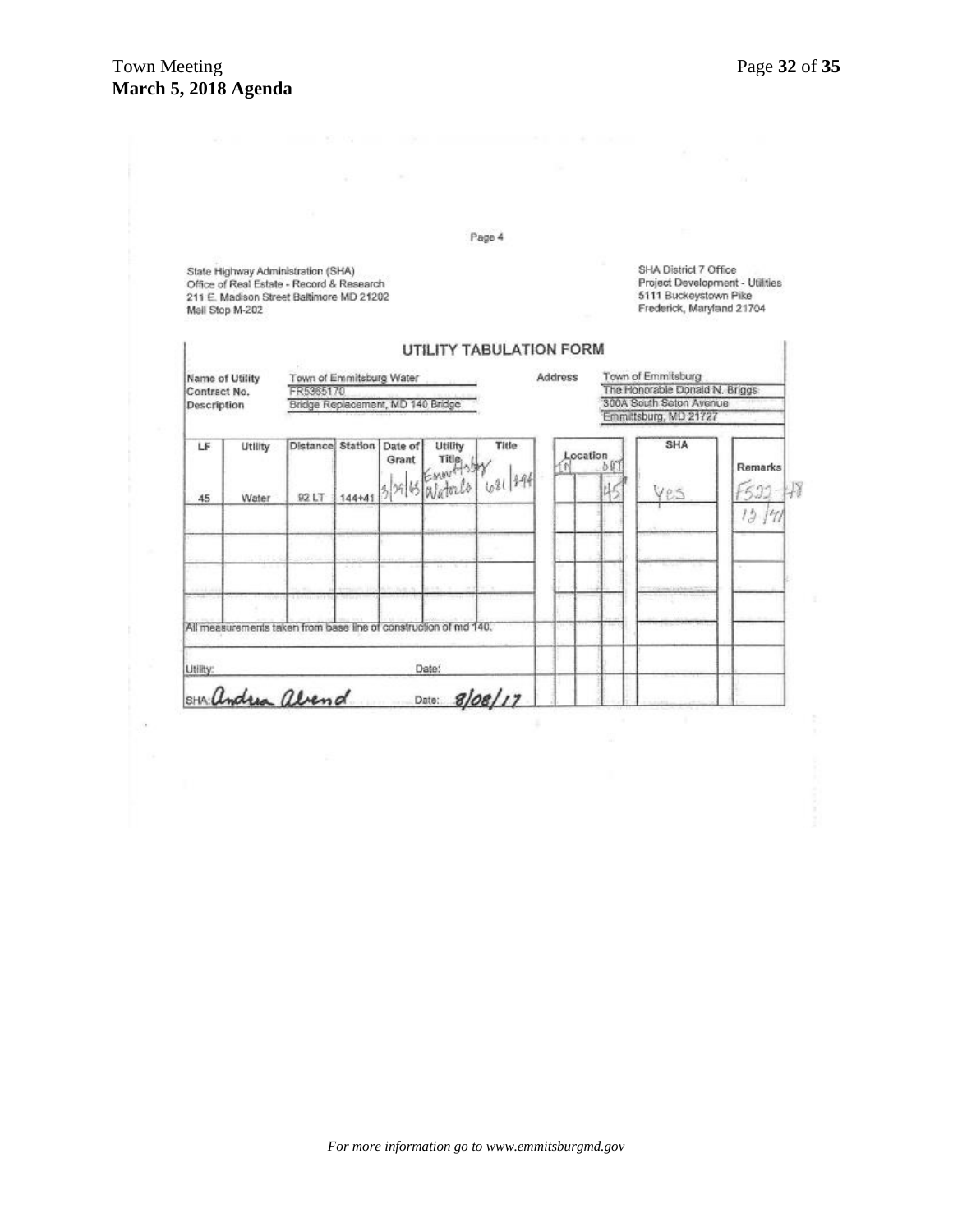#### **AGENDA ITEMS CONTINUED:**

**IV. Park Pavilion Policy Amendment for Consideration:** Presentation at meeting by town staff.

POLICY SERIES: 2017 Policy No. P17-02

Page 1 of 1

TOWN OF EMMITSBURG Park Pavilion Reservation Deposit

This Policy will replace previously adopted policy P16-04. As of this date and pursuant to Title 12 "Streets, Sidewalks and Public Places" of the

A. Community and Memorial Park Ball Fields 1. \$25.00 clean-up deposit per day per field (refunded if in good condition & cleaned up)

Emmitsburg Municipal Code, ball field and pavilion fees shall be as follows:

#### **B. Community and Memorial Park Pavilions**

- 1. Resident
	- \$75.00 total rental fee
	- \$25.00 returned to resident if pavilion and/or bathroom in good condition
- 2. Non-Resident
	- \$125.00 total rental fee
	- \$25.00 returned to non-resident if pavilion and/or bathroom in good condition

Non-profits are exempt from the park pavilion fee as long as the non-profit user does not charge admission and the event is not a fundraiser. Proof of federal  $501(c)(3)$  status may be required. All non-profits are required to submit a \$125 security deposit that will be returned if the pavilion and/or bathrooms are left in good condition.

BE IT FURTHER RESOLVED, ENACTED AND ORDAINED, that this policy shall take effect on  $G^{th}$  day of Maxch 2017.

PASSED this  $6^{th}$  day of March ..., 2017.

ATTEST:

EMMITSBURG BOARD OF COMMISSIONERS:

Thing O'DA

Timothy O'Donnell, President

X APPROVED VETOED

This  $\mathcal{L}^{\mathsf{tr}}$ 2017, day of Mourch

Donald N. Briggs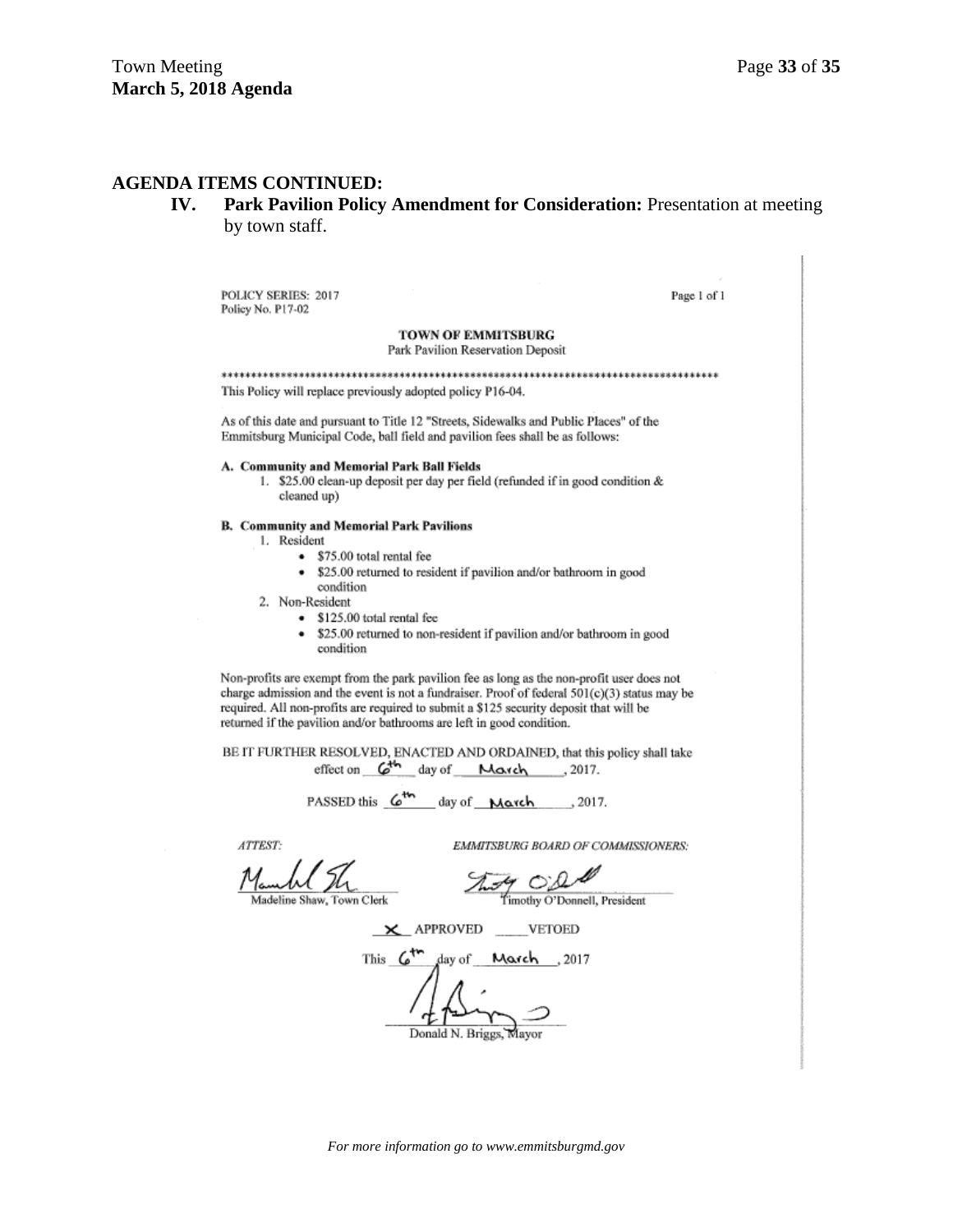Town Meeting Page 34 of 35 **March 5, 2018 Agenda** 

POLICY SERIES: 2017 Page 34 of 35 Policy No. P18-04

#### **TOWN OF EMMITSBURG**

Park Pavilion Reservation Deposit

\*\*\*\*\*\*\*\*\*\*\*\*\*\*\*\*\*\*\*\*\*\*\*\*\*\*\*\*\*\*\*\*\*\*\*\*\*\*\*\*\*\*\*\*\*\*\*\*\*\*\*\*\*\*\*\*\*\*\*\*\*\*\*\*\*\*\*\*\*\*\*\*\*\*\*\*\*\*\*\*\*\*\*\*

This Policy will replace previously adopted policy P17-02.

As of this date and pursuant to Title 12 "Streets, Sidewalks and Public Places" of the Emmitsburg Municipal Code, park pavilion fees shall be as follows:

#### **A. Community and Memorial Park Pavilions**

- 1. Resident
	- \$75.00 total rental fee
	- \$25.00 returned to resident if pavilion and/or bathroom in good condition
- 2. Non-Resident
	- \$125.00 total rental fee
	- \$25.00 returned to non-resident if pavilion and/or bathroom in good condition

Non-profits are exempt from the park pavilion fee as long as the non-profit user does not charge admission and the event is not a fundraiser. Proof of federal  $501(c)(3)$  status may be required. All non-profits are required to submit a \$125 security deposit that will be returned if the pavilion and/or bathrooms are left in good condition.

BE IT FURTHER RESOLVED, ENACTED AND ORDAINED, that this policy shall take effect on \_\_\_\_\_\_\_\_\_\_ day of \_\_\_\_\_\_\_\_\_\_\_\_\_\_\_\_\_, 2018.

PASSED this \_\_\_\_\_\_\_\_ day of \_\_\_\_\_\_\_\_\_\_\_\_\_\_\_, 2018.

 $\overline{\phantom{a}}$  , and the contribution of the contribution of  $\overline{\phantom{a}}$  , and  $\overline{\phantom{a}}$  , and  $\overline{\phantom{a}}$  , and  $\overline{\phantom{a}}$  , and  $\overline{\phantom{a}}$  , and  $\overline{\phantom{a}}$  , and  $\overline{\phantom{a}}$  , and  $\overline{\phantom{a}}$  , and  $\overline{\phantom{a}}$  , and

 *ATTEST: EMMITSBURG BOARD OF COMMISSIONERS:*

Madeline Shaw, Town Clerk Timothy O'Donnell, President

\_\_\_\_\_\_ APPROVED \_\_\_\_\_VETOED

This \_\_\_\_\_\_\_\_\_\_ day of \_\_\_\_\_\_\_\_\_\_\_\_\_\_, 2018

\_\_\_\_\_\_\_\_\_\_\_\_\_\_\_\_\_\_\_\_\_\_\_\_\_\_\_\_ Donald N. Briggs, Mayor

*For more information go to www.emmitsburgmd.gov*